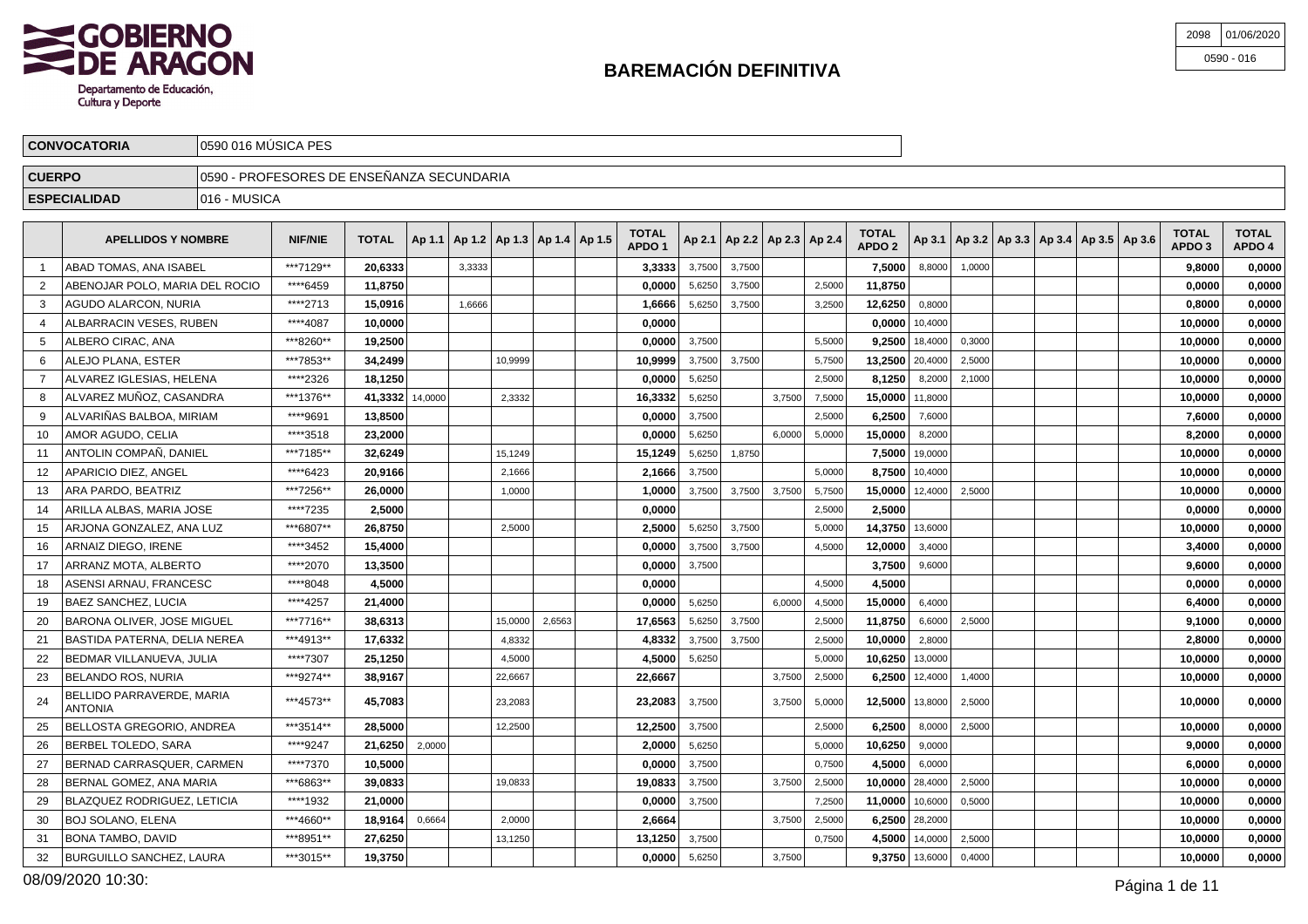

| 2098 01/06/2020 |
|-----------------|
| $0590 - 016$    |

|               | <b>CONVOCATORIA</b>             | 10590 016 MUSICA PES                                                                                                                                                                                          |          |          |  |  |        |  |  |        |        |  |  |        |        |        |        |  |                                                     |                                   |                        |
|---------------|---------------------------------|---------------------------------------------------------------------------------------------------------------------------------------------------------------------------------------------------------------|----------|----------|--|--|--------|--|--|--------|--------|--|--|--------|--------|--------|--------|--|-----------------------------------------------------|-----------------------------------|------------------------|
| <b>CUERPO</b> |                                 | 0590 - PROFESORES DE ENSEÑANZA SECUNDARIA                                                                                                                                                                     |          |          |  |  |        |  |  |        |        |  |  |        |        |        |        |  |                                                     |                                   |                        |
|               | <b>ESPECIALIDAD</b>             | 1016 - MUSICA                                                                                                                                                                                                 |          |          |  |  |        |  |  |        |        |  |  |        |        |        |        |  |                                                     |                                   |                        |
|               |                                 | <b>TOTAL</b><br><b>TOTAL</b><br><b>NIF/NIE</b><br>TOTAL $ $ Ap 1.1   Ap 1.2   Ap 1.3   Ap 1.4   Ap 1.5  <br>$ $ Ap 2.1   Ap 2.2   Ap 2.3   Ap 2.4  <br><b>APELLIDOS Y NOMBRE</b><br>APDO <sub>2</sub><br>APDO |          |          |  |  |        |  |  |        |        |  |  |        |        |        |        |  | Ap 3.1   Ap 3.2   Ap 3.3   Ap 3.4   Ap 3.5   Ap 3.6 | <b>TOTAL</b><br>APDO <sub>3</sub> | <b>TOTAL</b><br>APDO 4 |
| 33            | <b>CABALLERO BENITO, RAFAEL</b> |                                                                                                                                                                                                               | ****2060 | 10,21661 |  |  | 0,1666 |  |  | 0,1666 | 3,7500 |  |  | 5,0000 | 8,7500 | 1,0000 | 0,3000 |  |                                                     | ∣3000.ו                           | 0,0000                 |

|    | CABALLERO LLANO. DIANA             | ****4023   | 8,5832          |         |         | 2.8332  |        | 2,8332  |        |         | 3.7500  | 2,0000 | 5,7500          |                |        |  |        | 0,0000  | 0,0000 |
|----|------------------------------------|------------|-----------------|---------|---------|---------|--------|---------|--------|---------|---------|--------|-----------------|----------------|--------|--|--------|---------|--------|
| 35 | CABEZAS JIMENEZ. LUIS MANUEL       | ****3467   | 17,1750         |         |         |         |        | 0,0000  | 5,6250 |         |         | 5,2500 | 10,8750         | 5,8000         | 0,5000 |  |        | 6,3000  | 0,0000 |
| 36 | CALAHORRA FERNANDEZ.<br>INMACULADA | ****4408   | 17,3250         |         |         |         |        | 0.0000  | 5,6250 | 3,7500  | 3,7500  |        | 13,1250         | 2,0000         | 2,2000 |  |        | 4,2000  | 0,0000 |
| 37 | CALLES TIRADO. MANUEL JESUS        | ****1538   | 31.1166         |         | 5.0000  | 1.1666  |        | 6.1666  | 3.7500 |         | 6.2000  | 5,0000 | 14.9500 32,2000 |                |        |  |        | 10.0000 | 0.0000 |
| 38 | CALVO URDANIZ. ZULEMA              | ****7762   | 37.0000         | 3,0000  |         | 11.8750 |        | 14,8750 | 5.6250 |         | 3.7500  | 2,7500 | 12.1250         | 39,4000        | 0.2000 |  |        | 10,0000 | 0,0000 |
| 39 | CAMPILLO ARRIBAS, TANIA            | ****6376   | 16,3000         | 3.0000  |         |         |        | 3.0000  |        |         |         | 5,5000 | 5.5000          | 7,8000         |        |  |        | 7.8000  | 0,0000 |
| 40 | CANCER IBAÑEZ. MARIA PILAR         | ***0277**  | 28.0041         | 6,0000  | 4,0625  | 1.6666  |        | 11,7291 | 3,7500 |         | 3.7500  |        | 7,5000          | 8,6000         |        |  | 0.1750 | 8.7750  | 0,0000 |
| 41 | CANO MAQUEDA. DULCE MARIA          | ***7547**  | 25.9166         | 1.0000  |         |         | 0.4166 | 1,4166  | 3.7500 | 3,7500  |         | 7.0000 | 14.5000         | 10,4000        |        |  |        | 10.0000 | 0,0000 |
| 42 | CANO ORDOÑEZ, DANIEL               | ***0085**  | 30.3500         |         |         | 14.2500 | 1,2500 | 15,5000 | 3,7500 |         |         | 2,5000 | 6.2500          | 8,6000         |        |  |        | 8,6000  | 0,0000 |
| 43 | CAPELO MARTINS, CRISTIANO          | *****7734* | 32.5832         | 3,0000  | 10,0000 | 1,3332  |        | 14,3332 |        | 3,7500  |         | 4,5000 |                 | 8,2500 11,6000 |        |  | 0.2250 | 10.0000 | 0,0000 |
| 44 | CARA RUIZ. BEATRIZ                 | ****5960   | 18,7500         |         |         |         |        | 0.0000  | 3.7500 |         |         | 5,0000 | 8.7500          | 10,4000        |        |  |        | 10,0000 | 0,0000 |
| 45 | CARCASONA OTAL. PAOLA              | ***5948**  | 23,7332         |         |         | 0.3332  |        | 0,3332  | 5,6250 | 3,7500  |         | 6.2500 | 15.0000         | 6,2000         | 2,2000 |  |        | 8,4000  | 0,0000 |
| 46 | CARIÑENA LLORENTE, ANDREU          | ****2732   | 6,6832          | 2,3332  |         |         |        | 2,3332  | 3,7500 |         |         |        | 3,7500          | 0,6000         |        |  |        | 0,6000  | 0,0000 |
| 47 | CARRASCOSA BLANCO. HECTOR          | ****1676   | 6,2500          |         |         |         |        | 0,0000  |        | 3,7500  |         | 2.5000 | 6,2500          |                |        |  |        | 0,0000  | 0,0000 |
| 48 | CARRION VIDAL, LAURA               | ****1248   | 20,5332         |         |         | 0.3332  |        | 0.3332  | 5,6250 | 3,7500  |         | 7,5000 | 15.0000         | 4,4000         | 0,8000 |  |        | 5,2000  | 0,0000 |
| 49 | CASTIBLANQUE SANCHEZ. CLARA        | ****6435   | 26,9375         | 6,0000  | 0,9375  |         |        | 6,9375  | 3,7500 |         | 3,7500  | 2,5000 | 10,0000         | 10,4000        |        |  |        | 10,0000 | 0,0000 |
| 50 | CEPEDA CASTIZO. PAULA              | ****6906   | 10,6250         |         |         |         |        | 0,0000  | 5,6250 |         |         | 5,0000 | 10,6250         |                |        |  |        | 0,0000  | 0,0000 |
| 51 | CERDA PEREZ. DAVID                 | ***2051**  | 31.5624         | 10,0000 |         |         | 3,4374 | 13,4374 | 5,6250 |         |         | 2.5000 |                 | 8,1250 28,6000 | 0,6000 |  |        | 10,0000 | 0,0000 |
| 52 | CERDEIRA ALONSO, JUAN RAMON        | ***2665**  | 35,7500 20,7500 |         |         |         |        | 20,7500 | 3,7500 | 7,5000  | 7,5000  |        | 15.0000         |                |        |  |        | 0,0000  | 0,0000 |
| 53 | CHAMORRO PULIDO, ADRIAN            | ****9426   | 21.4791         |         | 0,1041  |         |        | 0,1041  | 5,6250 | 3,7500  |         | 2,0000 | 11.3750 10,4000 |                |        |  |        | 10,0000 | 0,0000 |
| 54 | CHAVARRI ALONSO. EDUARDO           | ****7186   | 25.0000         |         |         |         |        | 0.0000  | 5,6250 | 13,1250 |         | 5,0000 | 15,0000         | 21,4000        | 2,0000 |  |        | 10,0000 | 0,0000 |
| 55 | CHICO SANCHEZ, RAUL                | ***6732**  | 23,1143         | 3,3332  |         | 2,3332  | 1,1979 | 6,8643  | 3,7500 |         |         | 2,5000 | 6,2500          | 8,6000         | 1,7000 |  |        | 10,0000 | 0,0000 |
| 56 | CID ALCON. MARIA CASTILLO          | ****6858   | 22,3000         |         |         |         |        | 0,0000  | 3,7500 |         | 3,7500  | 5,0000 | 12,5000         | 9,8000         |        |  |        | 9,8000  | 0,0000 |
| 57 | CID PEREZ. JOSE RUBEN              | ****0796   | 17.0414         | 0,6664  |         | 4,5000  |        | 5,1664  | 5,6250 |         | 3,7500  | 2,5000 | 11.8750         |                |        |  |        | 0,0000  | 0,0000 |
| 58 | CIUDAD CAUDEVILLA, MARIA ESTHER    | ***4444**  | 48,8958         |         | 2,3958  | 21,5000 |        | 23,8958 | 3,7500 | 6,2500  | 11,2500 | 2,5000 | 15,0000         | 31,0000        | 2,5000 |  |        | 10,0000 | 0,0000 |
| 59 | CIVERA NASARRE, CRISTINA           | ***0640**  | 20,8541         |         | 5,1041  |         |        | 5,1041  |        |         |         | 5,7500 |                 | 5,7500 10,0000 | 2,5000 |  |        | 10,0000 | 0,0000 |
| 60 | CLEMENTE CONTE, MARIA DOLORES      | ***1199**  | 29,7332         | 3,3332  |         | 15,0000 |        | 18,3332 |        |         |         | 2,0000 | 2.0000          | 9,4000         |        |  |        | 9,4000  | 0,0000 |
| 61 | COBOS REQUENA, ROSA MARIA          | ***8832**  | 21,1832         | 3,0000  |         | 1,3332  |        | 4,3332  | 5,6250 |         |         | 5,0000 | 10,6250         | 6,0000         |        |  | 0,2250 | 6,2250  | 0,0000 |
| 62 | <b>COLOMA MARTI. LUIS JOSE</b>     | ****1233   | 13.7500         |         |         |         |        | 0.0000  |        | 3,7500  |         |        | 3.7500          | 13,0000        | 0,6000 |  |        | 10.0000 | 0,0000 |
| 63 | CONDES PERONA, ALBERTO             | ****4786   | 15,3250         |         |         |         |        | 0.0000  | 5,6250 |         |         | 2,5000 | 8.1250          | 7,2000         |        |  |        | 7.2000  | 0,0000 |
| 64 | CONTRERAS ARIAS. JORGE             | ****7111   | 36.5414         | 4,3332  |         | 8,3332  |        | 12.6664 | 5,6250 | 3,7500  | 3,7500  | 8,5000 | 15.0000         | 8,4000         |        |  | 0,4750 | 8.8750  | 0.0000 |
|    |                                    |            |                 |         |         |         |        |         |        |         |         |        |                 |                |        |  |        |         |        |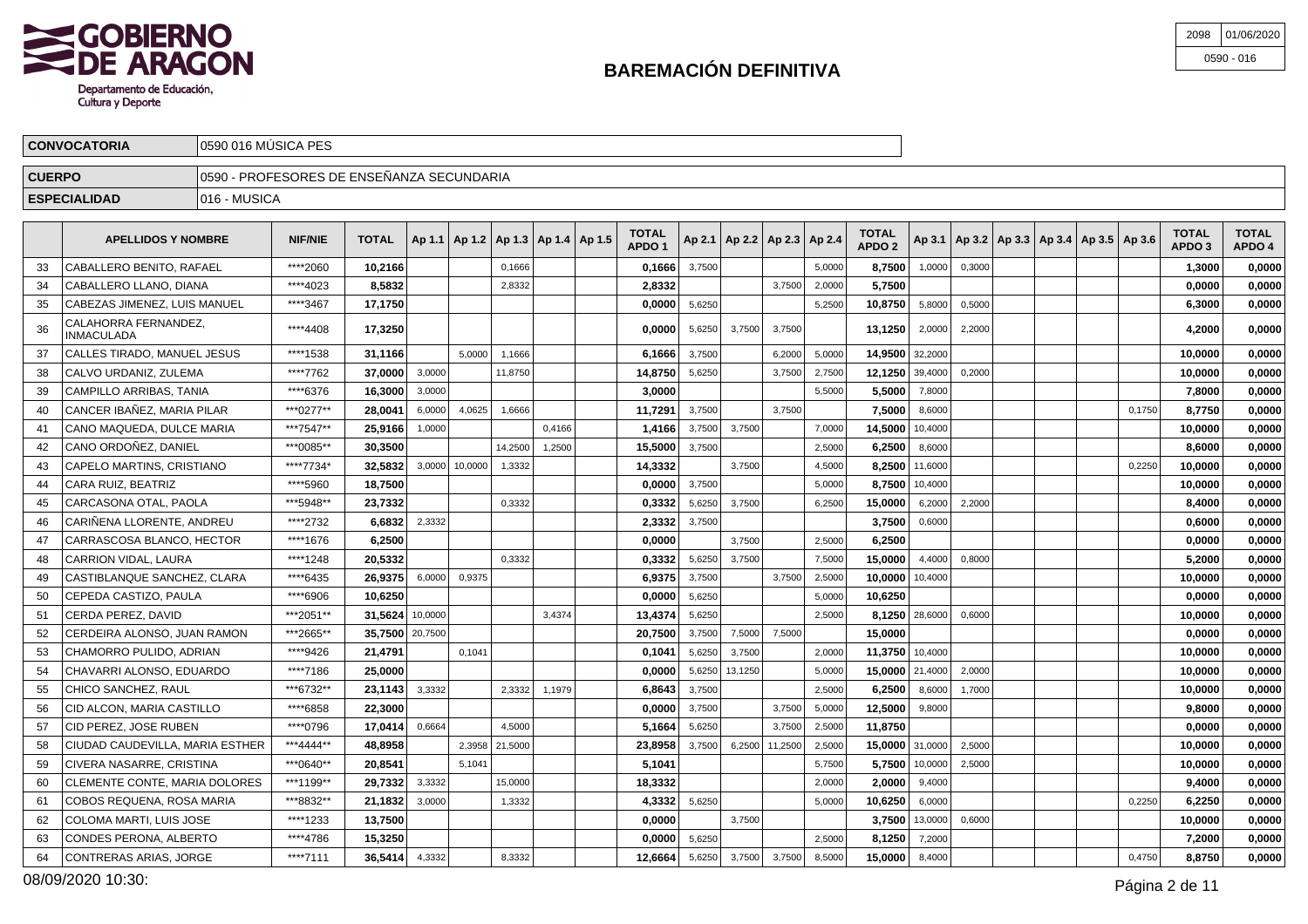

| 2098 01/06/2020 |
|-----------------|
| $0590 - 016$    |

|               | <b>CONVOCATORIA</b> | l 0590 016 MÚSICA PES |                                            |             |   |        |   |  |              |   |   |   |  |              |  |      |  |   |              |              |
|---------------|---------------------|-----------------------|--------------------------------------------|-------------|---|--------|---|--|--------------|---|---|---|--|--------------|--|------|--|---|--------------|--------------|
| <b>CUERPO</b> |                     |                       | √0590 - PROFESORES DE ENSEÑANZA SECUNDARIA |             |   |        |   |  |              |   |   |   |  |              |  |      |  |   |              |              |
|               | <b>ESPECIALIDAD</b> | 1016 - MUSICA         |                                            |             |   |        |   |  |              |   |   |   |  |              |  |      |  |   |              |              |
|               | .                   |                       |                                            | $- - - - -$ | . | .<br>. | . |  | <b>TOTAL</b> | . | . | . |  | <b>TOTAL</b> |  | $-1$ |  | . | <b>TOTAL</b> | <b>TOTAL</b> |

|    | <b>APELLIDOS Y NOMBRE</b>                     | <b>NIF/NIE</b> | <b>TOTAL</b>    |         | Ap 1.1   Ap 1.2   Ap 1.3   Ap 1.4   Ap 1.5 |         |        | TOTAL<br>APDO <sub>1</sub> |        | Ap 2.1   Ap 2.2   Ap 2.3   Ap 2.4 |        |        | <b>TOTAL</b><br>APDO <sub>2</sub> |         | Ap 3.1   Ap 3.2   Ap 3.3   Ap 3.4   Ap 3.5   Ap 3.6 |  |  | <b>TOTAL</b><br>APDO <sub>3</sub> | <b>TOTAL</b><br>APDO 4 |
|----|-----------------------------------------------|----------------|-----------------|---------|--------------------------------------------|---------|--------|----------------------------|--------|-----------------------------------|--------|--------|-----------------------------------|---------|-----------------------------------------------------|--|--|-----------------------------------|------------------------|
| 65 | CORNAGO LAFUENTE, CAROLINA<br><b>RAQUE</b>    | ***8371**      | 27.7438         | 4,3332  | 1.9791                                     |         |        | 6,3123                     |        |                                   | 7.5000 | 2,5000 | 10.0000                           | 8,6000  | 2,5000                                              |  |  | 10.0000                           | 1,4315                 |
| 66 | CORRIOLS FERNANDEZ, FRANCISCO<br>ALEJANDRO    | ****7469       | 23.5000         | 1,0000  |                                            |         |        | 1.00001                    | 3,7500 |                                   |        | 8,7500 | 12.5000   15,4000                 |         | 1,1000                                              |  |  | 10.0000                           | 0.0000                 |
| 67 | CORTES FERRANDO, AGUSTIN                      | ****5702       | 3,4832          | 2,3332  |                                            |         |        | 2,3332                     |        |                                   |        | 0,7500 | 0,7500                            |         | 0,4000                                              |  |  | 0,4000                            | 0,0000                 |
| 68 | <b>CORTES MARTIN, JAIME</b>                   | ***5169**      | 19.1250         |         |                                            | 1.0000  |        | 1,0000                     | 5,6250 |                                   |        | 2,5000 | 8,1250                            | 8,6000  | 2,5000                                              |  |  | 10.0000                           | 0,0000                 |
| 69 | COSTA GRAU, SERGIO                            | ****0737       | 46,4164         | 27,9998 |                                            | 0,5000  | 1,6666 | 30,1664                    | 3,7500 |                                   |        | 2,5000 | 6,2500                            | 33,2000 |                                                     |  |  | 10,0000                           | 0,0000                 |
| 70 | COTERO TORRECILLAS, CECILIA                   | ****9314       | 16,5500         |         |                                            |         |        | 0,0000                     | 3,7500 |                                   |        | 5,5000 | 9.2500                            | 5,4000  | 1,9000                                              |  |  | 7,3000                            | 0,0000                 |
| 71 | CRUZ GARCIA, MARINA                           | **** 5944      | 21.0000         |         |                                            |         |        | 0,0000                     | 5,6250 |                                   | 6,0000 | 5,0000 | 15,0000                           | 6,0000  |                                                     |  |  | 6.0000                            | 0,0000                 |
| 72 | CUBERO PERALTA, MARIA PILAR                   | ***5123**      | 14,3312         |         |                                            | 1,1666  | 0,3646 | 1,5312                     | 3,7500 |                                   | 3,7500 |        | 7,5000                            | 2,8000  | 2,5000                                              |  |  | 5,3000                            | 0,0000                 |
| 73 | DE LA TORRE CASTELLANO, JOSE<br>LUIS          | ****6318       | 27.8122         | 1,6664  | 1,1458                                     |         |        | 2.8122                     | 5,6250 | 7,5000                            | 7.5000 | 2,0000 | 15,0000                           | 9,6000  | 2.5000                                              |  |  | 10.0000                           | 0,0000                 |
| 74 | DEL EGIDO MAZUELAS, VICTOR<br>CANDELAS        | ****8844       | 15.3750         |         |                                            |         |        | 0.0000                     | 5,6250 | 3,7500                            |        |        | 9.3750                            | 6,0000  |                                                     |  |  | 6.0000                            | 0,0000                 |
| 75 | DEL OLMO PEREZ. ALBERTO                       | ****8373       | 19,8750         |         |                                            |         |        | 0,0000                     | 5,6250 |                                   | 3,7500 | 2,5000 | 11,8750                           | 8,0000  |                                                     |  |  | 8,0000                            | 0,0000                 |
| 76 | DEL OLMO PEREZ, ALICIA                        | ***1837**      | 24,2000         |         |                                            |         |        | 0,0000                     | 5,6250 | 3,7500                            | 3,7500 | 3,2500 | 15,0000                           | 9,2000  |                                                     |  |  | 9,2000                            | 0,0000                 |
| 77 | <b>IDEL PRADO CORTES. IRENE</b>               | ****7236       | 17,3750         |         |                                            |         |        | 0.00001                    | 5,6250 | 3,7500                            |        | 5,5000 | 14.8750                           |         | 2,5000                                              |  |  | 2.5000                            | 0,0000                 |
| 78 | DELGADO CARLES, FRANCISCO                     | ***7304**      | 9,5208          |         | 0,5208                                     |         |        | 0,5208                     |        |                                   |        | 5,0000 | 5,0000                            | 3,2000  | 0,8000                                              |  |  | 4,0000                            | 0,0000                 |
| 79 | DELGADO FERNANDEZ, JOAQUIN                    | ****8437       | 14,5250         |         |                                            | 1.5000  |        | 1.5000                     | 5.6250 |                                   |        |        | 5.6250                            | 7.4000  |                                                     |  |  | 7.4000                            | 0,0000                 |
| 80 | DIAZ DEL BLANCO, MANUEL                       | ****8279       | 8,8500          |         |                                            |         |        | 0,0000                     | 3,7500 |                                   |        | 2,0000 | 5,7500                            | 2,8000  | 0,3000                                              |  |  | 3,1000                            | 0,0000                 |
| 81 | DIAZ LUENGO, ESMERALDA                        | ***9777**      | 19,4500         | 4,0000  |                                            | 12.2500 |        | 16,2500                    |        |                                   |        |        | 0.0000                            | 3,2000  |                                                     |  |  | 3,2000                            | 0,0000                 |
| 82 | DIAZ SUAREZ, LAURA                            | ****5628       | 25,1332         |         |                                            | 0,3332  |        | 0,3332                     | 5,6250 |                                   | 7,5000 | 5,0000 | 15,0000                           | 9,8000  |                                                     |  |  | 9.8000                            | 0,0000                 |
| 83 | DIEZ ADIEGO. EVA GLORIA                       | ***7846**      | 36,0417         |         |                                            | 19,7917 |        | 19,7917                    |        | 3,7500                            |        | 2,5000 | 6,2500                            | 17,8000 | 2,5000                                              |  |  | 10,0000                           | 0,0000                 |
| 84 | ESCALONA DEL CAMPO CAÑAVERAL.<br><b>MARIO</b> | ****5749       | 16.8664         | 1,6664  |                                            |         |        | 1.6664                     | 3,7500 | 3,7500                            |        | 2.5000 | 10.0000                           | 5,2000  |                                                     |  |  | 5.2000                            | 0,0000                 |
| 85 | <b>ESCARTIN ARA, ENRIQUE</b>                  | ***5301**      | 43,4583         |         |                                            | 18,4583 |        | 18,4583                    | 5,6250 | 3,7500                            | 7,5000 | 8,0000 | 15,0000                           | 13,4000 | 2,5000                                              |  |  | 10,0000                           | 0,0000                 |
| 86 | EXPOSITO ASCANIO, PATRICIA                    | ****9596       | 13,2750         |         |                                            |         |        | 0,0000                     | 5.6250 |                                   |        | 3,2500 | 8.8750                            | 4,4000  |                                                     |  |  | 4,4000                            | 0,0000                 |
| 87 | <b>FABRE CALOMARDE, BELEN</b>                 | ****5304       | 8.2500          |         |                                            |         |        | 0,0000                     | 3,7500 | 3,7500                            |        | 0,7500 | 8.2500                            |         |                                                     |  |  | 0.0000                            | 0,0000                 |
| 88 | FERNANDEZ BOTAS, ALBA                         | ****8421       | 54,4249 32,2499 |         |                                            |         |        | 32,2499                    | 5,6250 |                                   | 3,7500 | 3,0000 | 12,3750                           | 9,8000  |                                                     |  |  | 9,8000                            | 0,0000                 |
| 89 | FERNANDEZ CHAPARRO. PATRICIA                  | ***6637**      | 26.3281         |         | 6.9531                                     |         |        | 6,9531                     | 5.6250 |                                   | 3.7500 |        | 9.3750                            | 13,4000 | 2.5000                                              |  |  | 10.0000                           | 0,0000                 |
| 90 | FERNANDEZ GOMEZ. ROBERTO                      | ****5083       | 11,7500         |         |                                            |         |        | 0,0000                     | 3,7500 |                                   |        | 8,0000 | 11,7500                           |         |                                                     |  |  | 0,0000                            | 0,0000                 |
| 91 | FERNANDEZ LOPEZ, ROCIO                        | ***3467**      | 16,2500         |         |                                            |         |        | 0,0000                     | 3,7500 |                                   |        | 2,5000 | 6,2500                            | 14,2000 | 0.4000                                              |  |  | 10.0000                           | 0,0000                 |
|    | <b>ERNANDEZ MARTINEZ, JOSE</b><br>VICENTE     | ***4044**      | 21,6750         |         | 0,9375                                     | 3,0000  | 0,3125 | 4,2500                     | 5,6250 |                                   |        | 4,5000 | 10,1250                           | 6,8000  | 0,5000                                              |  |  | 7,3000                            | 0,0000                 |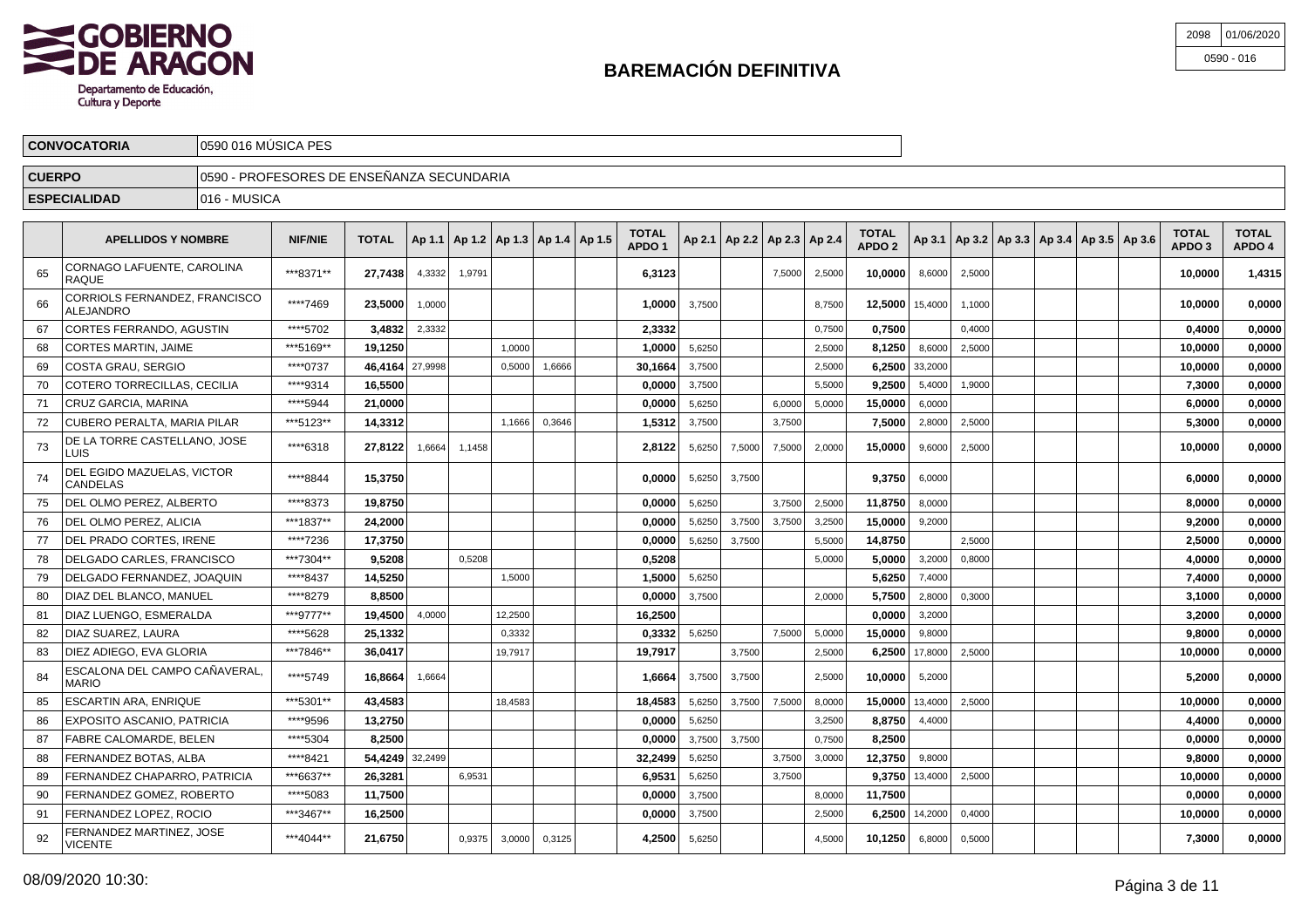

| 2098 01/06/2020 |
|-----------------|
| $0590 - 016$    |

| <b>CONVOCATORIA</b>       | 10590 016 MUSICA PES                       |                |                                                      |  |  |  |  |  |                                   |  |  |  |                                   |                                   |  |  |                                                         |  |                                   |                        |
|---------------------------|--------------------------------------------|----------------|------------------------------------------------------|--|--|--|--|--|-----------------------------------|--|--|--|-----------------------------------|-----------------------------------|--|--|---------------------------------------------------------|--|-----------------------------------|------------------------|
| <b>CUERPO</b>             | 10590 - PROFESORES DE ENSEÑANZA SECUNDARIA |                |                                                      |  |  |  |  |  |                                   |  |  |  |                                   |                                   |  |  |                                                         |  |                                   |                        |
| <b>ESPECIALIDAD</b>       | 1016 - MUSICA                              |                |                                                      |  |  |  |  |  |                                   |  |  |  |                                   |                                   |  |  |                                                         |  |                                   |                        |
| <b>APELLIDOS Y NOMBRE</b> |                                            | <b>NIF/NIE</b> | TOTAL $ $ Ap 1.1   Ap 1.2   Ap 1.3   Ap 1.4   Ap 1.5 |  |  |  |  |  | <b>TOTAL</b><br>APDO <sub>1</sub> |  |  |  | Ap 2.1   Ap 2.2   Ap 2.3   Ap 2.4 | <b>TOTAL</b><br>APDO <sub>2</sub> |  |  | $ $ Ap 3.1   Ap 3.2   Ap 3.3   Ap 3.4   Ap 3.5   Ap 3.6 |  | <b>TOTAL</b><br>APDO <sub>3</sub> | <b>TOTAL</b><br>APDO 4 |

|     | AFLLLIUVJ I NVINDRL                            | <b>NIF/NIL</b> | IVIAL   | $ A P$ $ A P$ $ A P$ $ A P$ $ A P$ |        |         |        | APDO <sub>1</sub> |        | AP 4.1   AP 4.4   AP 4.3 |        | <b>AP 4.4</b> | APDO 2          |                  |        | Ap 3.1   Ap 3.2   Ap 3.3   Ap 3.4   Ap 3.3   Ap 3.0 |  |        | APDO <sub>3</sub> | APDO 4 |
|-----|------------------------------------------------|----------------|---------|------------------------------------|--------|---------|--------|-------------------|--------|--------------------------|--------|---------------|-----------------|------------------|--------|-----------------------------------------------------|--|--------|-------------------|--------|
| 93  | <b>FERNANDEZ RUIZ, MARTIN</b>                  | ****3845       | 10.7250 |                                    |        |         |        | 0.0000            | 5.6250 |                          |        | 2.0000        | 7,6250          | 2.2000           | 0.9000 |                                                     |  |        | 3.1000            | 0,0000 |
| 94  | FERNANDEZ SANZ, ALEJANDRA                      | *****2484      | 25,0000 |                                    |        |         |        | 0,0000            | 5,6250 | 1,8750                   | 5,7000 | 2,5000        | 15,0000         | 10,2000          | 1,0000 |                                                     |  |        | 10,0000           | 0,0000 |
| 95  | FERRANDO BOIGUES, FRANCISCO<br><b>SALVADOR</b> | ****9577       | 8,2000  |                                    |        |         |        | 0,0000            |        |                          |        |               | 0,0000          | 8,2000           |        |                                                     |  |        | 8,2000            | 0,0000 |
| 96  | FERRANDO CRISTOBAL. CARMEN                     | ***7340**      | 16,9000 |                                    |        |         |        | 0,0000            | 5,6250 | 1,8750                   |        | 5,0000        | 12,5000         | 4,4000           |        |                                                     |  |        | 4,4000            | 0,0000 |
| 97  | FERREIRO GARCIA. ANDRES JESUS                  | ***1044**      | 17.3164 | 10,3332                            |        | 0.3332  |        | 10.6664           | 5,6250 |                          |        |               | 5,6250          | 0,8000           |        |                                                     |  | 0,2250 | 1,0250            | 0,0000 |
| 98  | <b>FLORES GRACIA, ANTOINE</b>                  | ****4942       | 15,9666 |                                    |        | 0,1666  |        | 0,1666            | 5,6250 |                          |        | 10,5000       | 15,0000         | 0,8000           |        |                                                     |  |        | 0.8000            | 0,0000 |
| 99  | FORTE MARTINEZ, MARIA                          | ****8265       | 11.6250 |                                    |        |         |        | 0.0000            | 5,6250 |                          |        |               | 5.6250          | 6,0000           |        |                                                     |  |        | 6.0000            | 0,0000 |
| 100 | FRAGA RIVERA, RUBEN                            | ****6263       | 10,0000 |                                    |        |         |        | 0,0000            | 5,6250 | 1,8750                   |        | 2,5000        | 10,0000         |                  |        |                                                     |  |        | 0,0000            | 0,0000 |
| 101 | <b>FRANCH LOPEZ, RUBEN</b>                     | ****7280       | 7,5000  |                                    |        |         |        | 0.0000            | 3,7500 | 3,7500                   |        |               | 7,5000          |                  |        |                                                     |  |        | 0.0000            | 0,0000 |
| 102 | <b>FRIAS PEREZ. MARIA PILAR</b>                | ****8253       | 14,0250 |                                    |        |         |        | 0,0000            | 5,6250 |                          |        | 5,0000        | 10,6250         | 2,4000           | 1,0000 |                                                     |  |        | 3,4000            | 0,0000 |
| 103 | GADEA CARAZO, JESUS JAVIER                     | ***8698**      | 11,9833 |                                    | 3,3333 |         |        | 3,3333            | 3,7500 |                          |        | 4,5000        | 8,2500          |                  | 0,4000 |                                                     |  |        | 0,4000            | 0,0000 |
| 104 | GALLARDO CASTILLO, RAQUEL                      | ****7083       | 11,2000 |                                    |        |         |        | 0,0000            | 3,7500 | 3,7500                   |        | 2,5000        | 10,0000         |                  | 1,2000 |                                                     |  |        | 1,2000            | 0,0000 |
| 105 | GALLEGO PEREZ. AMANDA                          | ****5653       | 12,1875 |                                    | 0,9375 |         |        | 0,9375            | 3,7500 |                          |        | 5,0000        | 8.7500          |                  | 2,5000 |                                                     |  |        | 2,5000            | 0,0000 |
| 106 | GALLEGO ZAPICO, RODRIGO                        | ****0954       | 6.2500  |                                    |        |         |        | 0,0000            | 3,7500 |                          |        | 2,5000        | 6.2500          |                  |        |                                                     |  |        | 0,0000            | 0,0000 |
| 107 | GALVEZ JULVEZ, LUIS ANGEL                      | ****1841       | 9,4000  |                                    |        |         |        | 0,0000            |        |                          |        | 7,5000        | 7,5000          | 1,6000           | 0,3000 |                                                     |  |        | 1,9000            | 0,0000 |
| 108 | GAMEZ HERRAIZ. ANDRES                          | ****2852       | 20,6500 |                                    |        |         |        | 0.0000            | 3,7500 | 3,7500                   |        | 3,2500        | 10,7500         | 7,4000           | 2,5000 |                                                     |  |        | 9.9000            | 0,0000 |
| 109 | GARCIA ALIAS. HERMINIA ELENA                   | ****0275       | 12,2500 |                                    |        |         |        | 0,0000            | 3.7500 |                          |        | 2.5000        | 6.2500          | 6.0000           |        |                                                     |  |        | 6.0000            | 0,0000 |
| 110 | GARCIA BARRIENTOS. CLARA MARIA                 | ****7127       | 14,8500 |                                    |        |         |        | 0,0000            | 3,7500 |                          |        | 6,0000        | 9.7500          | 2,6000           | 2,5000 |                                                     |  |        | 5,1000            | 0,0000 |
| 111 | <b>GARCIA GALERA, ENRIQUE</b>                  | ****8962       | 18,4582 | 0,3332                             |        |         |        | 0,3332            | 5,6250 |                          |        | 2,5000        | 8,1250 22,0000  |                  |        |                                                     |  |        | 10,0000           | 0,0000 |
| 112 | <b>GARCIA GARCIA. EMMANUEL</b>                 | ****2096       | 3.7500  |                                    |        |         |        | 0.0000            |        | 3,7500                   |        |               | 3,7500          |                  |        |                                                     |  |        | 0.0000            | 0,0000 |
| 113 | GARCIA GOMEZ. MARIO                            | ****5873       | 11,2500 |                                    |        |         |        | 0.0000            | 3,7500 |                          |        | 5.0000        | 8.7500          | 1,6000           | 0,9000 |                                                     |  |        | 2.5000            | 0,0000 |
| 114 | GARCIA GONZALEZ, FRANCISCO                     | ****1592       | 16,9500 |                                    |        |         |        | 0,0000            | 3,7500 |                          |        | 5,5000        | 9,2500          | 6,4000           | 1,3000 |                                                     |  |        | 7,7000            | 0,0000 |
| 115 | GARCIA GONZALVEZ, ANTONIO                      | ****0278       | 14,8164 | 0,6664                             |        |         |        | 0,6664            | 3,7500 |                          |        | 5,0000        | 8,7500          | 5,4000           |        |                                                     |  |        | 5,4000            | 0,0000 |
| 116 | <b>GARCIA LOPEZ, JOSEP</b>                     | ****7814       | 26,8332 |                                    |        | 1,8332  |        | 1,8332            | 5,6250 | 5,6250                   |        | 5,0000        | 15,0000 11,0000 |                  |        |                                                     |  |        | 10.0000           | 0,0000 |
| 117 | GARCIA MORILLAS, MARIA DEL PILAR               | ****9352       | 18,4562 |                                    | 0,5208 |         | 0,8854 | 1,4062            | 3,7500 |                          |        | 5,0000        | 8.7500          | 8,0000           | 0,3000 |                                                     |  |        | 8.3000            | 0,0000 |
| 118 | <b>GARCIA PAJARES, CARLOS</b>                  | ****5324       | 4,6664  | 4,6664                             |        |         |        | 4,6664            |        |                          |        |               | 0,0000          |                  |        |                                                     |  |        | 0,0000            | 0,0000 |
| 119 | GARCIA DE LA SERRANA ARIAS.<br>MARIA JOSE      | ***4390**      | 32,0832 | 6,0000                             |        | 2,8332  |        | 8,8332            | 3,7500 | 3,7500                   |        | 5,7500        | 13,2500 20,4000 |                  |        |                                                     |  |        | 10,0000           | 0,0000 |
| 120 | GARZON CARRASCAL, ALEJO                        | ***7853**      | 22,7500 |                                    |        | 1,5000  |        | 1,5000            | 3,7500 | 3,7500                   | 3,7500 |               | 11,2500 10,0000 |                  |        |                                                     |  |        | 10,0000           | 0,0000 |
| 121 | <b>GAZOL GRACIA, FRANCISCO</b>                 | ****3533       | 12,5666 |                                    |        | 7,6666  |        | 7,6666            |        |                          |        | 2,5000        | 2,5000          | 1,6000           | 0,8000 |                                                     |  |        | 2,4000            | 0,0000 |
| 122 | GIMENEZ CONEJERO. ISABEL MARIA                 | ****8158       | 14,6166 |                                    |        | 4,1666  |        | 4,1666            | 3,7500 |                          |        | 2,5000        | 6,2500          | 2,0000           | 2,2000 |                                                     |  |        | 4,2000            | 0,0000 |
| 123 | GINER VALERO, VANESA                           | ***2325**      | 35,2500 |                                    |        | 19,0000 |        | 19,0000           | 3,7500 |                          |        | 2.5000        |                 | $6,2500$ 12,6000 | 2,5000 |                                                     |  |        | 10,0000           | 0,0000 |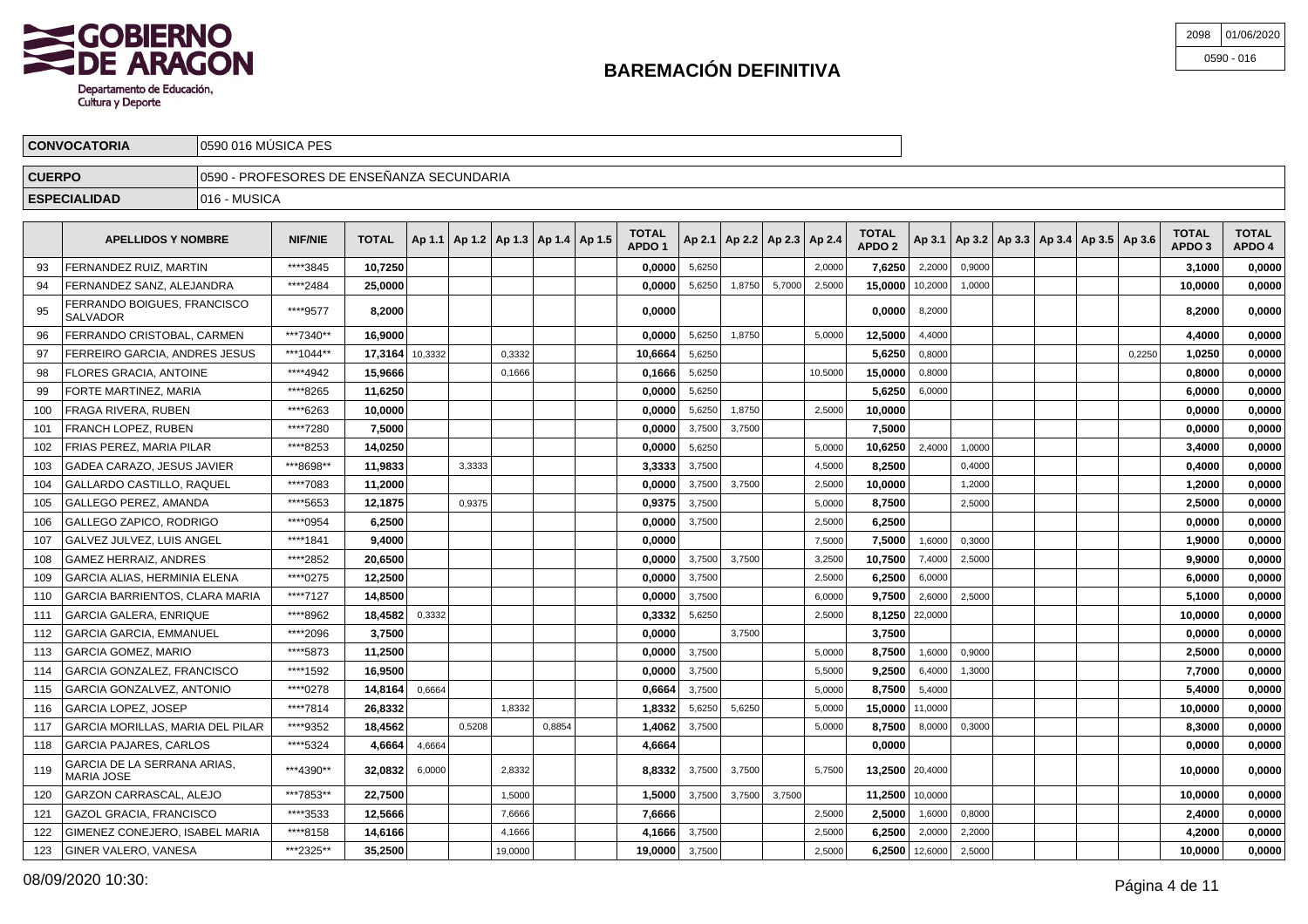

| 2098 01/06/2020 |
|-----------------|
| $0590 - 016$    |

|               | <b>CONVOCATORIA</b>                                                                                                                                                             | 10590 016 MÚSICA PES                      |          |         |  |  |         |        |  |         |        |        |        |                                   |         |        |  |                                                      |                                   |                        |        |
|---------------|---------------------------------------------------------------------------------------------------------------------------------------------------------------------------------|-------------------------------------------|----------|---------|--|--|---------|--------|--|---------|--------|--------|--------|-----------------------------------|---------|--------|--|------------------------------------------------------|-----------------------------------|------------------------|--------|
| <b>CUERPO</b> |                                                                                                                                                                                 | 0590 - PROFESORES DE ENSEÑANZA SECUNDARIA |          |         |  |  |         |        |  |         |        |        |        |                                   |         |        |  |                                                      |                                   |                        |        |
|               | <b>ESPECIALIDAD</b>                                                                                                                                                             | 1016 - MUSICA                             |          |         |  |  |         |        |  |         |        |        |        |                                   |         |        |  |                                                      |                                   |                        |        |
|               | <b>TOTAL</b><br><b>TOTAL</b>   Ap 1.1   Ap 1.2   Ap 1.3   Ap 1.4   Ap 1.5  <br>$ $ Ap 2.1   Ap 2.2   Ap 2.3   Ap 2.4  <br><b>NIF/NIE</b><br><b>APELLIDOS Y NOMBRE</b><br>APDO ' |                                           |          |         |  |  |         |        |  |         |        |        |        | <b>TOTAL</b><br>APDO <sub>2</sub> |         |        |  | $AD3.1$   Ap 3.2   Ap 3.3   Ap 3.4   Ap 3.5   Ap 3.6 | <b>TOTAL</b><br>APDO <sub>3</sub> | <b>TOTAL</b><br>APDO 4 |        |
| 124           | <b>GOMEZ DELGADO, NEFTALI</b>                                                                                                                                                   |                                           | ****3314 | 14.2750 |  |  |         |        |  | 0.00001 | 5,6250 | 3,7500 |        | 2,5000                            | 11.8750 | 2,4000 |  |                                                      |                                   | 2.4000                 | 0,0000 |
| 125           | <b>GOMEZ FERNANDEZ. IRENE</b>                                                                                                                                                   |                                           | ****2413 | 34.4250 |  |  | 15,6250 |        |  | 15.6250 | 5,6250 | 3,7500 | 3,7500 | 4,5000                            | 15.0000 | 3,8000 |  |                                                      |                                   | 3.8000                 | 0,0000 |
| 126           | GOMEZ GARCIA, NATALIA                                                                                                                                                           |                                           | ****1455 | 4,2188  |  |  |         | 0,4688 |  | 0,4688  | 3,7500 |        |        |                                   | 3,7500  |        |  |                                                      |                                   | 0,0000                 | 0,0000 |

| <b>GOMEZ GARCIA, NATALIA</b><br>126          | ****1455  | 4,2188  |        |         |         | 0,4688 |         | 0,4688<br>3,7500 |        |        |         | 3,7500          |                    |        |  | 0,0000  | 0,0000 |
|----------------------------------------------|-----------|---------|--------|---------|---------|--------|---------|------------------|--------|--------|---------|-----------------|--------------------|--------|--|---------|--------|
| <b>GOMEZ MARTINEZ, DIANA</b><br>127          | ****6754  | 15.0000 |        |         |         |        |         | 0.0000<br>5,6250 | 3,7500 | 3,7500 | 5,0000  | 15.0000         |                    |        |  | 0.0000  | 0.0000 |
| GONZALEZ BARRIUSO, ADRIAN<br>128             | ****5336  | 5.0000  |        |         |         |        | 0.0000  |                  |        |        | 5,0000  | 5.0000          |                    |        |  | 0,0000  | 0,0000 |
| <b>GONZALEZ CANO, LAURA</b><br>129           | ****4329  | 21.6000 |        |         |         |        |         | 0.0000<br>3,7500 |        | 6,0000 | 5,5000  | 15,0000         | 6,6000             |        |  | 6.6000  | 0.0000 |
| GONZALEZ IGLESIAS, HECTOR<br>130             | ***7350** | 27,5414 | 1,3332 |         | 1,8332  |        | 3,1664  | 5,6250           | 3,7500 |        | 5,0000  | 14,3750 17,6000 |                    | 1,5000 |  | 10,0000 | 0,0000 |
| GONZALEZ ORDOÑEZ. ELENA<br>131               | ***2274** | 11.9166 |        |         | 3,1666  |        |         | 3,7500<br>3,1666 |        |        | 5,0000  | 8.7500          |                    |        |  | 0.0000  | 0,0000 |
| <b>GONZALEZ SENENT, MARIA</b><br>132         | ****6131  | 22,2750 |        |         |         |        | 0,0000  | 5,6250           | 3,7500 |        | 5.0000  | 14,3750         | 7,6000             | 0.3000 |  | 7,9000  | 0,0000 |
| <b>GONZALEZ ZERON, BEATRIZ</b><br>133        | ****7614  | 11.4250 |        |         |         |        | 0,0000  | 5,6250           |        |        | 2,5000  | 8,1250          | 0,8000             | 2,5000 |  | 3,3000  | 0,0000 |
| 134<br><b>GRAGERA PEREZ. GLORIA</b>          | ****9544  | 8.0375  |        | 0.3125  |         |        |         | 0,3125<br>5,6250 |        |        |         | 5.6250          | 0,8000             | 1.3000 |  | 2.1000  | 0.0000 |
| GUILLEN GRACIA, BLANCA PILAR<br>135          | ****0273  | 13.6500 |        |         |         |        | 0.0000  | 3,7500           |        |        | 2,5000  | 6.2500          | 7,4000             |        |  | 7,4000  | 0,0000 |
| <b>GUINOT BELENGUER, JOSE</b><br>136         | ****1553  | 9,9164  | 3,6664 |         |         |        | 3,6664  | 3,7500           |        |        | 2,5000  | 6,2500          |                    |        |  | 0,0000  | 0,0000 |
| GUTIERREZ MORALES, JOYMER<br>137             | ****8060* | 5,7500  |        |         |         |        |         | 0.0000<br>3,7500 |        |        | 2.0000  | 5,7500          |                    |        |  | 0,0000  | 0,0000 |
| HERAS CALONGE, MARTA MARIA<br>138            | ***0057** | 20.0000 |        |         |         |        | 0,0000  | 5,6250           | 3,7500 | 7,5000 | 5,0000  | 15,0000         | 3,6000             | 1.4000 |  | 5.0000  | 0,0000 |
| HERNANDEZ CORNEJO. CLARISA<br>139            | ****5514  | 22,0000 | 7,0000 |         |         |        | 7,0000  |                  |        |        | 5.0000  |                 | $5.0000$   16,2000 |        |  | 10,0000 | 0,0000 |
| HERNANDEZ GARCIA, FERNANDO<br>140            | ****6374  | 37.9333 |        |         | 23,3333 |        | 23,3333 | 3,7500           | 3,7500 |        | 2,0000  | 9.5000          | 2,6000             | 2,5000 |  | 5.1000  | 0,0000 |
| HERNANDEZ MIRAVETE, MARIA<br>141             | ***2273** | 16.3125 |        |         |         | 0,3125 |         | 5,6250<br>0.3125 | 5,6250 | 6,0000 | 8,0000  | 15,0000         | 1,0000             |        |  | 1.0000  | 0.0000 |
| HERNANDEZ PAREDES, DANIEL<br>142             | ***7395** | 6,2500  |        |         |         |        | 0,0000  |                  | 3,7500 |        | 2,5000  | 6,2500          |                    |        |  | 0,0000  | 0,0000 |
| HERNANDEZ SANCHEZ. CARLOS<br>143             | ****2515  | 11,1250 |        |         |         |        |         | 5,6250<br>0,0000 |        |        | 5,5000  | 11,1250         |                    |        |  | 0.0000  | 0,0000 |
| HIDALGO SOTO. MARIA DE LOS<br>144<br>ANGELES | ****0793  | 32,1666 |        |         | 7.1666  |        |         | 7,1666<br>5,6250 |        | 3,7500 | 7,5000  | 15,0000 12,0000 |                    |        |  | 10,0000 | 0,0000 |
| HUERTA POLO, VANESA<br>145                   | ***7366** | 12,9000 |        |         |         |        | 0,0000  | 3,7500           |        |        | 3,2500  | 7.0000          | 3,4000             | 2,5000 |  | 5,9000  | 0,0000 |
| HURTADO ALDEGUER, ADRIAN<br>146              | ****5935  | 19.6250 |        |         | 11,5000 |        | 11,5000 | 5,6250           |        |        |         | 5.6250          | 2,2000             | 0,3000 |  | 2,5000  | 0,0000 |
| IBAÑEZ LAZARO. FRANCISCO JOSE<br>147         | ****9034  | 19,1250 |        |         |         |        | 0,0000  | 5,6250           |        |        | 4.5000  | 10,1250         | 8,8000             | 0,2000 |  | 9.0000  | 0,0000 |
| JIMENEZ ADAN, ADRIAN<br>148                  | ****2930  | 2.0000  |        |         |         |        | 0.0000  |                  |        |        | 2,0000  | 2.0000          |                    |        |  | 0.0000  | 0,0000 |
| JIMENEZ CARRASCO. ALBA MARIA<br>149          | ****0039  | 13.4914 | 0,6664 |         |         |        | 0.6664  | 5,6250           |        |        | 5,0000  | 10.6250         | 1,0000             | 1,2000 |  | 2.2000  | 0,0000 |
| JIMENEZ GOMEZ, ISMAEL<br>150                 | ****2487  | 29,0416 |        |         | 7,1666  |        |         | 5,6250<br>7,1666 |        | 3.7500 | 2,5000  | 11,8750 12,0000 |                    | 2,0000 |  | 10,0000 | 0,0000 |
| JIMENEZ PRADOS. ESTHER<br>151                | ****0634  | 16,6664 | 0,3332 |         | 1,3332  |        | 1,6664  | 5,6250           | 3,7500 |        | 10,5000 | 15.0000         |                    |        |  | 0,0000  | 0,0000 |
| JUANALS MARQUEZ, JAVIER<br>152               | ****3136  | 21.6000 |        |         |         |        |         | 0.0000<br>5,6250 | 3,7500 |        | 5,7500  | 15,0000         | 6,6000             |        |  | 6,6000  | 0,0000 |
| LABORDA HERNANDEZ. IVAN<br>153               | ****9751  | 19,5000 |        |         |         |        | 0,0000  | 3,7500           | 3,7500 |        | 2,0000  | 9.5000          | 14,6000            | 2,5000 |  | 10.0000 | 0,0000 |
| LAFARGA AYERBE, MARTA<br>154                 | ***3868** | 36.5000 |        |         | 19.0000 |        | 19,0000 | 3,7500           | 3,7500 |        |         |                 | 7,5000 18,6000     | 2,5000 |  | 10,0000 | 0,0000 |
| LAGA SANCHO, RICARDO<br>155                  | ***8686** | 29.8958 |        | 13,6458 |         |        | 13.6458 |                  |        |        | 6,2500  |                 | 6,2500 14,0000     | 0,6000 |  | 10.0000 | 0,0000 |
|                                              |           |         |        |         |         |        |         |                  |        |        |         |                 |                    |        |  |         |        |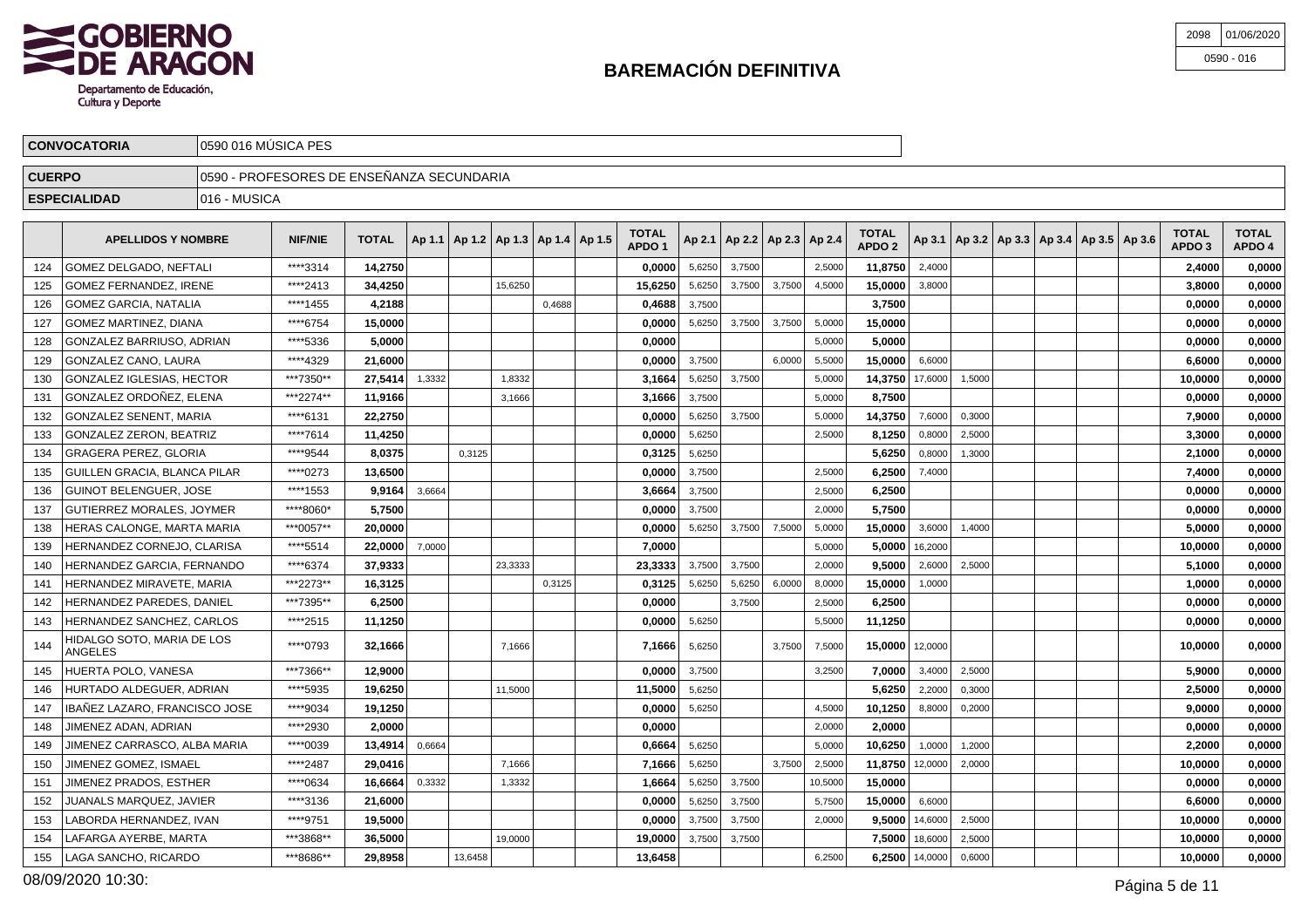

| 2098 01/06/2020 |
|-----------------|
| $0590 - 016$    |

|               | <b>CONVOCATORIA</b>                                                                                                                                                                                                                                                                                                 | 10590 016 MÚSICA PES |                                           |              |                                            |  |                                   |        |                                   |        |                                   |               |  |                                                         |                                   |                        |
|---------------|---------------------------------------------------------------------------------------------------------------------------------------------------------------------------------------------------------------------------------------------------------------------------------------------------------------------|----------------------|-------------------------------------------|--------------|--------------------------------------------|--|-----------------------------------|--------|-----------------------------------|--------|-----------------------------------|---------------|--|---------------------------------------------------------|-----------------------------------|------------------------|
| <b>CUERPO</b> |                                                                                                                                                                                                                                                                                                                     |                      | 0590 - PROFESORES DE ENSEÑANZA SECUNDARIA |              |                                            |  |                                   |        |                                   |        |                                   |               |  |                                                         |                                   |                        |
|               | <b>ESPECIALIDAD</b>                                                                                                                                                                                                                                                                                                 | 1016 - MUSICA        |                                           |              |                                            |  |                                   |        |                                   |        |                                   |               |  |                                                         |                                   |                        |
|               | <b>APELLIDOS Y NOMBRE</b>                                                                                                                                                                                                                                                                                           |                      | <b>NIF/NIE</b>                            | <b>TOTAL</b> | Ap 1.1   Ap 1.2   Ap 1.3   Ap 1.4   Ap 1.5 |  | <b>TOTAL</b><br>APDO <sub>1</sub> |        | Ap 2.1   Ap 2.2   Ap 2.3   Ap 2.4 |        | <b>TOTAL</b><br>APDO <sub>2</sub> |               |  | $ $ Ap 3.1   Ap 3.2   Ap 3.3   Ap 3.4   Ap 3.5   Ap 3.6 | <b>TOTAL</b><br>APDO <sub>3</sub> | <b>TOTAL</b><br>APDO 4 |
| 156           | LAGARES DIAZ, ALEJANDRO                                                                                                                                                                                                                                                                                             |                      | ***6280**                                 | 20.4750      |                                            |  | 0.0000                            | 5,6250 | 3,7500                            | 4,5000 | $13,8750$ 6,6000                  |               |  |                                                         | 6.6000                            | 0,0000                 |
| 157           | LAHERA ARENZANA, ALICIA                                                                                                                                                                                                                                                                                             |                      | ***9600**                                 | 12,1000      |                                            |  | 0,0000                            | 3,7500 |                                   | 3,2500 | 7.0000                            | 2,6000 2,5000 |  |                                                         | 5.1000                            | 0,0000                 |
|               | $\frac{1}{2}$ $\frac{1}{2}$ $\frac{1}{2}$ $\frac{1}{2}$ $\frac{1}{2}$ $\frac{1}{2}$ $\frac{1}{2}$ $\frac{1}{2}$ $\frac{1}{2}$ $\frac{1}{2}$ $\frac{1}{2}$ $\frac{1}{2}$ $\frac{1}{2}$ $\frac{1}{2}$ $\frac{1}{2}$ $\frac{1}{2}$ $\frac{1}{2}$ $\frac{1}{2}$ $\frac{1}{2}$ $\frac{1}{2}$ $\frac{1}{2}$ $\frac{1}{2}$ |                      | $-0.11 - 0.00$                            | $  -$        |                                            |  | $  -$                             |        |                                   | -----  | $  -$                             |               |  |                                                         | $  -$                             | $- - - - -$            |

| 157 | I LAHERA ARENZANA. ALICIA                 | ***9600** | 12,1000 |        |         |        | 0.00001 | 3,7500 |        |         | 3,2500  | 7,0000            | 2,6000           | 2,5000 |  |        | 5,1000  | 0,0000 |
|-----|-------------------------------------------|-----------|---------|--------|---------|--------|---------|--------|--------|---------|---------|-------------------|------------------|--------|--|--------|---------|--------|
| 158 | LANCHO MONREAL. PEDRO ANTONIO             | ****7396  | 7.0000  |        |         |        | 0.0000  |        |        | 3.7500  | 3,2500  | 7.0000            |                  |        |  |        | 0,0000  | 0,0000 |
| 159 | LARA RUANO, GEMA ISABEL                   | ***6807** | 20.8250 |        |         |        | 0.0000  | 5,6250 | 2.5000 |         | 5,0000  | 13,1250           | 5,2000           | 2,5000 |  |        | 7,7000  | 0,0000 |
| 160 | LARRUGA ARENAL. EMILIO JOSE               | ***2643** | 20.4166 |        |         | 1,6666 | 1,6666  |        |        | 3,7500  | 5,0000  |                   | 8,7500 11,0000   | 2,5000 |  |        | 10.0000 | 0,0000 |
| 161 | LASTRAS FERNANDEZ, MARIO                  | ****1201  | 6,2500  |        |         |        | 0,0000  | 3,7500 |        |         | 2,5000  | 6,2500            |                  |        |  |        | 0,0000  | 0,0000 |
| 162 | LAVILLA CAÑEDO. LIDIA                     | ****8725  | 17,7250 |        |         |        | 0,0000  | 5,6250 |        |         | 5,5000  | 11,1250           | 6,6000           |        |  |        | 6,6000  | 0,0000 |
| 163 | LLINARES GINER, JAUME                     | ****5446  | 21,8750 |        |         |        | 0,0000  | 5,6250 | 3,7500 |         | 2,5000  | 11,8750 22,4000   |                  | 2,5000 |  |        | 10,0000 | 0,0000 |
| 164 | <b>LLOPIS DIAGO, VICENT</b>               | ****2541  | 8.2500  |        |         |        | 0.0000  | 3,7500 |        |         | 4,5000  | 8.2500            |                  |        |  |        | 0.0000  | 0,0000 |
| 165 | LLORENS GOMEZ. JUAN BAUTISTA              | ***5888** | 27.4582 | 5,3332 |         |        | 5.3332  | 5,6250 | 7,5000 | 3,7500  | 5,0000  | 15,0000           | 6,8000           |        |  | 0,3250 | 7.1250  | 0.0000 |
| 166 | LOPEZ ARJONA. ROBERTO                     | ****8092  | 6.1500  |        |         |        | 0.0000  | 3,7500 |        |         | 2,0000  | 5.7500            |                  | 0,4000 |  |        | 0.4000  | 0,0000 |
| 167 | LOPEZ MOYA, BEATRIZ                       | ****6961  | 18.3541 |        |         | 1,3541 | 1.3541  | 3,7500 |        |         | 3.2500  | 7.0000            | 9.2000           | 2,5000 |  |        | 10.0000 | 0,0000 |
| 168 | LOPEZ PALOMO. IRENE ELISA                 | ****1946  | 25.0000 |        |         |        | 0.0000  | 5,6250 | 1,8750 | 6,0000  | 4,5000  | 15,0000 13,6000   |                  |        |  |        | 10.0000 | 0,0000 |
| 169 | LOPEZ PEÑA, VICTOR                        | ***8774** | 9.9500  |        |         |        | 0,0000  | 3,7500 |        |         | 2,5000  | 6,2500            | 1,2000           | 2.5000 |  |        | 3.7000  | 0,0000 |
| 170 | LOPEZ PEREZ. PABLO                        | ***2142** | 20.1664 | 0.6664 |         |        | 0.6664  | 3,7500 | 3.7500 |         | 2.0000  |                   | 9.5000 11,0000   | 1.1000 |  |        | 10.0000 | 0,0000 |
| 171 | LOPEZ SANCHEZ, MARTA                      | ***9876** | 26,9998 | 4,3332 | 2.6666  |        | 6,9998  | 3,7500 | 3,7500 |         | 2,5000  | $10,0000$ 12,4000 |                  | 1,1000 |  |        | 10,0000 | 0,0000 |
| 172 | LUCES DEL RIO, CRISTINA                   | ****3330  | 10.9250 |        |         |        | 0,0000  | 5,6250 |        |         | 2,5000  | 8,1250            | 2,8000           |        |  |        | 2.8000  | 0,0000 |
| 173 | <b>LUJAN BELTRAN, MARCOS</b>              | ****2710  | 12.1664 | 7,6664 |         |        | 7,6664  |        |        |         |         | 0.0000 l          | 2,0000           | 2,5000 |  |        | 4,5000  | 0,0000 |
| 174 | MAHIQUES PLA. RAFAEL                      | ***3037** | 34.5833 |        | 20.0833 |        | 20,0833 | 3.7500 |        |         | 0,7500  |                   | 4.5000 19,8000   | 2,5000 |  |        | 10,0000 | 0,0000 |
| 175 | MAILLO DE PABLO, SAMUEL PEDRO             | ***3636** | 29.5000 |        | 4,5000  |        | 4.5000  |        |        | 22,5000 | 12,5000 | 15,0000 12,2000   |                  | 1,6000 |  |        | 10.0000 | 0,0000 |
| 176 | MANNIS . FRANCESCO                        | *****2857 | 8.6500  |        | 0.5000  |        | 0,5000  |        | 3.7500 |         | 2,5000  | 6,2500            | 1,6000           | 0,3000 |  |        | 1,9000  | 0,0000 |
| 177 | <b>MARCHAL GARCIA, AIDA</b>               | ****4166  | 15.9188 |        |         | 0,4688 | 0,4688  | 3,7500 |        |         | 4,5000  | 8,2500            | 6,2000           | 1,0000 |  |        | 7,2000  | 0,0000 |
| 178 | MARCO IRIGOYEN, ANA ISABEL                | ***4404** | 21,2500 |        |         |        | 0,0000  | 3,7500 |        |         | 7,5000  | 11,2500           | 8,2000           | 2,5000 |  |        | 10,0000 | 0,0000 |
| 179 | MARIN SANCHEZ, ALBA                       | ****0419  | 25,6664 | 0,6664 |         |        | 0,6664  | 5,6250 | 3,7500 | 6,0000  | 5,0000  | 15,0000           | 9,2000           | 1,2000 |  |        | 10,0000 | 0,0000 |
| 180 | MARTIN DIAZ, MANUEL                       | ****0117  | 19,7250 |        |         |        | 0,0000  | 5,6250 | 3,7500 |         | 2,7500  | 12,1250           | 7,6000           |        |  |        | 7,6000  | 0,0000 |
| 181 | <b>MARTIN MARTIN, JOSE MARIA</b>          | ***3488** | 13.8750 |        |         |        | 0.0000  | 5,6250 | 3,7500 |         | 4,5000  | 13.8750           |                  |        |  |        | 0.0000  | 0.0000 |
| 182 | <b>MARTIN ROMANO, MARIO</b>               | ****1988  | 21.8750 |        |         |        | 0.0000  | 5,6250 | 3,7500 |         | 2,5000  | 11.8750 13,0000   |                  | 0,9000 |  |        | 10.0000 | 0,0000 |
| 183 | MARTIN VAZQUEZ, LETICIA                   | ***8717** | 23.1531 | 2,0000 |         |        | 2.0000  |        |        | 3,7500  | 5,0000  |                   | 8.7500 10,8000   |        |  |        | 10.0000 | 2,4031 |
| 184 | MARTINEZ ESPARCIA. LOURDES                | ***9734** | 24.7500 | 5.0000 |         |        | 5,0000  | 3.7500 |        | 6.0000  |         |                   | $9,7500$ 18,2000 |        |  |        | 10,0000 | 0,0000 |
| 185 | <b>MARTINEZ GARCIA, HECTOR</b>            | ****7162  | 12.0104 |        | 3,5000  | 0,8854 | 4,3854  | 5,6250 |        |         | 2,0000  | 7.6250            |                  |        |  |        | 0.0000  | 0,0000 |
| 186 | MARTINEZ LOPEZ. DOLORES                   | ****9918  | 22,3000 |        |         |        | 0.0000  | 5,6250 |        | 7,5000  | 2,5000  | 15,0000           | 6,6000           | 0,7000 |  |        | 7,3000  | 0,0000 |
| 187 | MARTINEZ PEREZ, MARIA<br><b>FUENSANTA</b> | ****3729  | 27.5748 | 3,3332 | 3.1666  |        | 6.4998  | 5,6250 | 3,7500 |         | 5,5000  | 14.8750           | 6,2000           |        |  |        | 6.2000  | 0,0000 |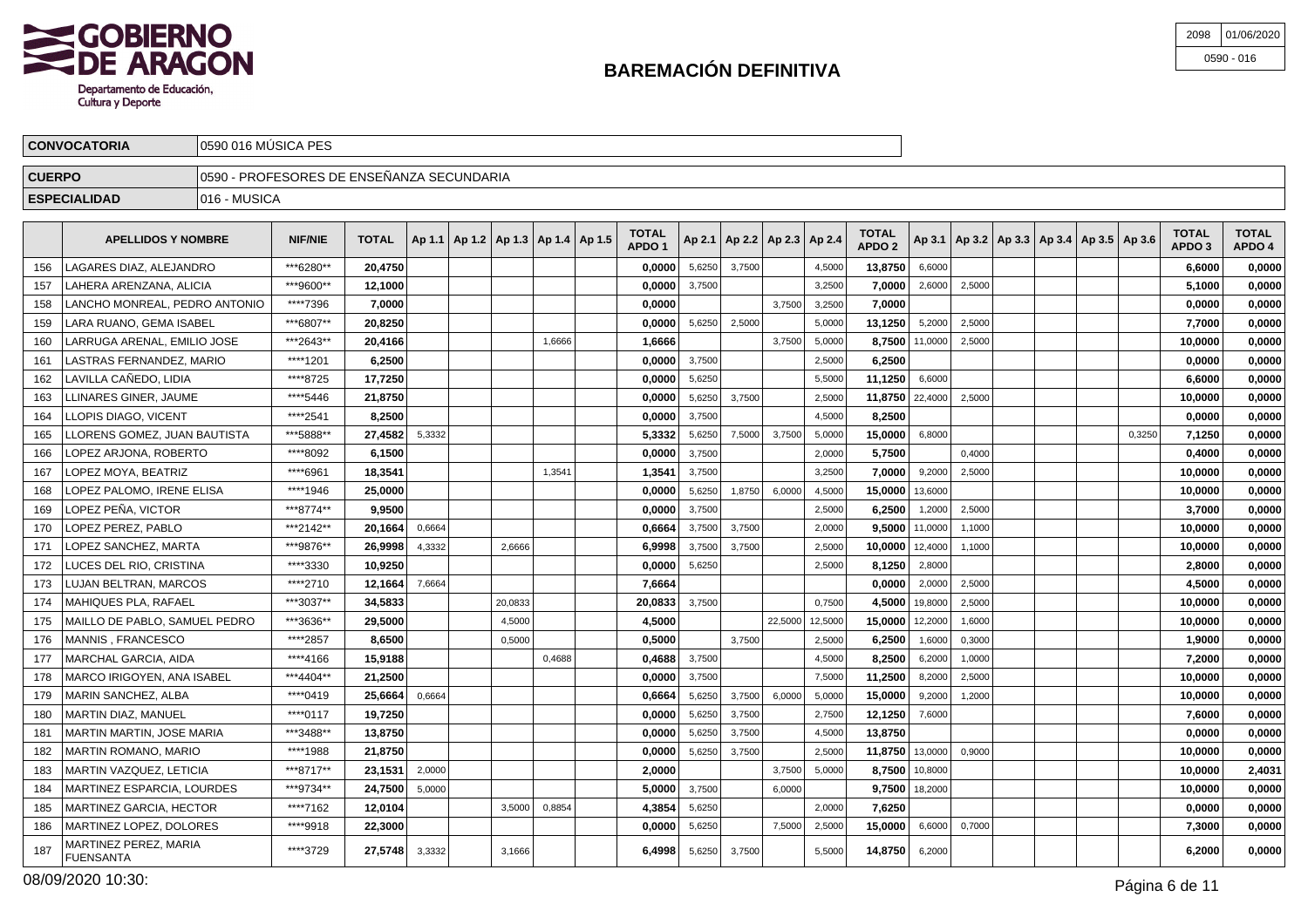

| 2098 01/06/2020 |
|-----------------|
| $0590 - 016$    |

| <b>CONVOCATORIA</b> | 10590 016 MUSICA PES                       |
|---------------------|--------------------------------------------|
| <b>CUERPO</b>       | ∃0590 - PROFESORES DE ENSEÑANZA SECUNDARIA |
| <b>ESPECIALIDAD</b> | - MUSICA<br>1016                           |
|                     |                                            |

|     | <b>APELLIDOS Y NOMBRE</b>                | <b>NIF/NIE</b> | <b>TOTAL</b> |        | Ap 1.1   Ap 1.2   Ap 1.3   Ap 1.4   Ap 1.5 |         |        | TOTAL<br>APDO <sub>1</sub> |        |        |        | Ap 2.1   Ap 2.2   Ap 2.3   Ap 2.4 | TOTAL<br>APDO <sub>2</sub> |                    |        | Ap 3.1   Ap 3.2   Ap 3.3   Ap 3.4   Ap 3.5   Ap 3.6 |        | TOTAL<br>APDO <sub>3</sub> | <b>TOTAL</b><br>APDO 4 |
|-----|------------------------------------------|----------------|--------------|--------|--------------------------------------------|---------|--------|----------------------------|--------|--------|--------|-----------------------------------|----------------------------|--------------------|--------|-----------------------------------------------------|--------|----------------------------|------------------------|
| 188 | MARTINEZ ROMERO, JOSE ANTONIO            | ***7345**      | 3,7500       |        |                                            |         |        | 0.0000                     | 3,7500 |        |        |                                   | 3,7500                     |                    |        |                                                     |        | 0.0000                     | 0,0000                 |
| 189 | MARTINEZ SEVILLA. IRENE                  | ****9231       | 3,4000       |        |                                            |         |        | 0.0000                     |        |        |        | 3,0000                            | 3.0000                     | 0,4000             |        |                                                     |        | 0,4000                     | 0,0000                 |
| 190 | <b>MARTINEZ VERA. IRENE</b>              | ****4912       | 20,6103      |        |                                            | 0.8332  | 0,0521 | 0,8853                     | 5.6250 |        |        | 4,5000                            | 10,1250                    | 9,6000             |        |                                                     |        | 9,6000                     | 0,0000                 |
| 191 | <b>MARTINEZ VERA, MARINA</b>             | ***3491**      | 27,4312      | 5,0000 |                                            | 2.1666  | 0,3646 | 7,5312                     | 5,6250 |        | 2.6750 | 3,0000                            | 11,3000                    | 8,6000             |        |                                                     |        | 8,6000                     | 0,0000                 |
| 192 | <b>MARTON PEREZ, EDUARDO</b>             | **** 5224      | 30,2604      |        |                                            | 2,5000  | 2,7604 | 5,2604                     | 5,6250 | 3,7500 | 3,7500 | 8,7500                            | 15,0000                    | 11,8000            |        |                                                     |        | 10,0000                    | 0,0000                 |
| 193 | MAS JUAN, JOSE ANTONIO                   | ****4690       | 0,7500       |        |                                            |         |        | 0,0000                     |        |        |        | 0,7500                            | 0,7500                     |                    |        |                                                     |        | 0,0000                     | 0,0000                 |
| 194 | MATEO ACIN, LUIS JAVIER                  | ***4669**      | 11,3332      | 1,3332 |                                            |         |        | 1,3332                     |        |        |        |                                   | 0,0000                     | 11,2000            | 2,5000 |                                                     |        | 10,0000                    | 0,0000                 |
| 195 | MATEO CERDAN, JOSE ANTONIO               | ***6858**      | 30,3749      |        |                                            | 16,6249 |        | 16.6249                    | 3,7500 |        |        |                                   | 3,7500                     | 18,2000            | 2,5000 |                                                     |        | 10,0000                    | 0,0000                 |
| 196 | <b>MATEO MARIN, VICTOR</b>               | ***0294**      | 17,7332      | 2,3332 |                                            |         |        | 2,3332                     | 3,7500 | 3,7500 | 7,5000 |                                   | 15,0000                    | 0,4000             |        |                                                     |        | 0,4000                     | 0,0000                 |
| 197 | MEDINA PASCUAL, ALVARO                   | ****4992       | 0,0000       |        |                                            |         |        | 0,0000                     |        |        |        |                                   | 0.0000                     |                    |        |                                                     |        | 0,0000                     | 0,0000                 |
| 198 | MEJIA PLATA, NOEL                        | ***2723**      | 36,1250      |        |                                            | 26.1250 |        | 26,1250                    |        |        |        |                                   |                            | $0.0000$   23,4000 |        |                                                     |        | 10.0000                    | 0,0000                 |
| 199 | MELERO LASHERAS. DANIEL                  | ****5754       | 15,4000      |        |                                            |         |        | 0.0000                     | 5,6250 | 5,6250 |        | 5.2500                            | 15,0000                    |                    | 0.4000 |                                                     |        | 0,4000                     | 0,0000                 |
| 200 | MERIDA GARCIA. PABLO JOSE                | ****1856       | 21,2750      |        |                                            |         |        | 0.0000                     | 5,6250 | 3,7500 | 7,5000 | 7,0000                            | 15.0000                    | 5,6000             | 0,6000 |                                                     | 0,0750 | 6.2750                     | 0,0000                 |
| 201 | MERINO BURGOS, CARLOS                    | ***6293**      | 28,2000      |        |                                            | 7,0000  |        | 7,0000                     | 5,6250 | 3,7500 | 7,5000 | 5,0000                            | 15,0000                    | 6,2000             |        |                                                     |        | 6,2000                     | 0,0000                 |
| 202 | MIRETE TORRES, GASPAR                    | ***4331**      | 3,0000       | 2,0000 |                                            | 0,5000  |        | 2,5000                     |        |        |        |                                   | 0,0000                     |                    | 0,5000 |                                                     |        | 0,5000                     | 0,0000                 |
| 203 | <b>MOLINA GARCIA, TATIANA</b>            | ****9435       | 15,5500      |        |                                            |         |        | 0,0000                     | 3,7500 |        |        | 2,5000                            | 6,2500                     | 7,8000             | 1,5000 |                                                     |        | 9,3000                     | 0,0000                 |
| 204 | MONEDERO PESCADOR, ELENA<br><b>MARIA</b> | ****0985       | 21,0000      |        |                                            |         |        | 0.0000                     | 3,7500 |        | 1,5000 | 5,7500                            | 11,0000                    | 11,4000            | 1,9000 |                                                     |        | 10.0000                    | 0,0000                 |
| 205 | MONTERO VILLACAMPA. JOSE ANGEL           | ****3350       | 16,2750      |        |                                            |         |        | 0.0000                     | 5,6250 |        | 3,7500 | 5,0000                            | 14,3750                    | 1,6000             | 0,3000 |                                                     |        | 1,9000                     | 0,0000                 |
| 206 | MORA MARTINEZ. ESTRELLA                  | ****8220       | 15,0000      |        |                                            |         |        | 0.0000                     | 5,6250 |        | 6,0000 | 7,5000                            | 15,0000                    |                    |        |                                                     |        | 0,0000                     | 0,0000                 |
| 207 | MORALES GONZALEZ. VICTOR JOSE            | ***0882**      | 6.2500       |        |                                            |         |        | 0.0000                     | 3,7500 |        |        | 2,5000                            | 6.2500                     |                    |        |                                                     |        | 0.0000                     | 0.0000                 |
| 208 | MOREIRA RODRIGUEZ, ALFONSO               | ****2494       | 14,3832      |        |                                            | 0,3332  |        | 0,3332                     | 5,6250 | 1,8750 | 3,7500 |                                   | 11,2500                    | 2,8000             |        |                                                     |        | 2,8000                     | 0,0000                 |
| 209 | MORENO CRESPO, JOSE MIGUEL               | ***7933**      | 17,3250      |        |                                            |         |        | 0,0000                     | 5,6250 |        |        | 4,5000                            | 10,1250                    | 7,2000             |        |                                                     |        | 7,2000                     | 0,0000                 |
| 210 | MORENO LADRERA, BORJA                    | ***0609**      | 11,2500      |        |                                            |         |        | 0,0000                     | 3,7500 |        |        | 7,5000                            | 11,2500                    |                    |        |                                                     |        | 0,0000                     | 0,0000                 |
| 211 | MORERA BALLESTER, MARIA TERESA           | ***0521**      | 22,5000      |        |                                            |         |        | 0,0000                     | 5,6250 | 1,8750 |        | 5,0000                            | 12,5000                    | 18,6000            | 2,5000 |                                                     |        | 10,0000                    | 0,0000                 |
| 212 | MUÑOZ GONZALEZ, GUILLERMO                | ****7710       | 21,7914      | 4,6664 |                                            |         |        | 4,6664                     | 5,6250 |        |        | 2,5000                            | 8,1250                     | 9,0000             |        |                                                     |        | 9.0000                     | 0,0000                 |
| 213 | MUNOZ RATIA, AGUSTIN                     | ***4102**      | 16,1248      | 0,3332 |                                            | 0,6666  |        | 0,9998                     | 5,6250 |        |        | 2,5000                            | 8,1250                     | 7,0000             |        |                                                     |        | 7.0000                     | 0,0000                 |
| 214 | <b>MURCIA GOMEZ, RAMON</b>               | ****2154       | 24,6250      |        |                                            |         |        | 0.0000                     | 5.6250 |        | 6.0000 | 3,0000                            | 14,6250                    | 13,0000            | 1.4000 |                                                     |        | 10,0000                    | 0,0000                 |
| 215 | MURIANO ATENCIA, ANTONIO                 | ****5190       | 13,8750      |        |                                            | 2,0000  |        | 2.0000                     | 5,6250 | 3,7500 |        |                                   | 9.3750                     |                    | 2,5000 |                                                     |        | 2.5000                     | 0,0000                 |
| 216 | <b>MURO FRANCIA, LETICIA</b>             | ***3248**      | 28,1666      |        |                                            | 3,1666  |        | 3,1666                     | 5,6250 |        | 3,7500 | 7,5000                            | 15,0000                    | 9,8000             | 2,5000 |                                                     |        | 10,0000                    | 0,0000                 |
| 217 | NAVARRETE MAÑOSA, ALBERTO                | ****1898       | 28,0416      |        |                                            | 7,1666  |        | 7,1666                     | 5,6250 | 3,7500 |        | 3,2500                            | 12,6250                    | 8,2000             |        |                                                     | 0,0500 | 8,2500                     | 0,0000                 |
| 218 | NAVARRO AGUSTIN. PAULA                   | ****2089       | 13,1250      |        |                                            |         |        | 0,0000                     | 5,6250 |        | 3,7500 | 3,2500                            | 12,6250                    |                    | 0,5000 |                                                     |        | 0,5000                     | 0,0000                 |
| 219 | NAVARRO LARA, ALEJANDRO                  | ****9739       | 19,5750      |        |                                            |         |        | 0.0000                     | 5,6250 |        |        | 5,7500                            | 11,3750                    | 8,2000             |        |                                                     |        | 8.2000                     | 0,0000                 |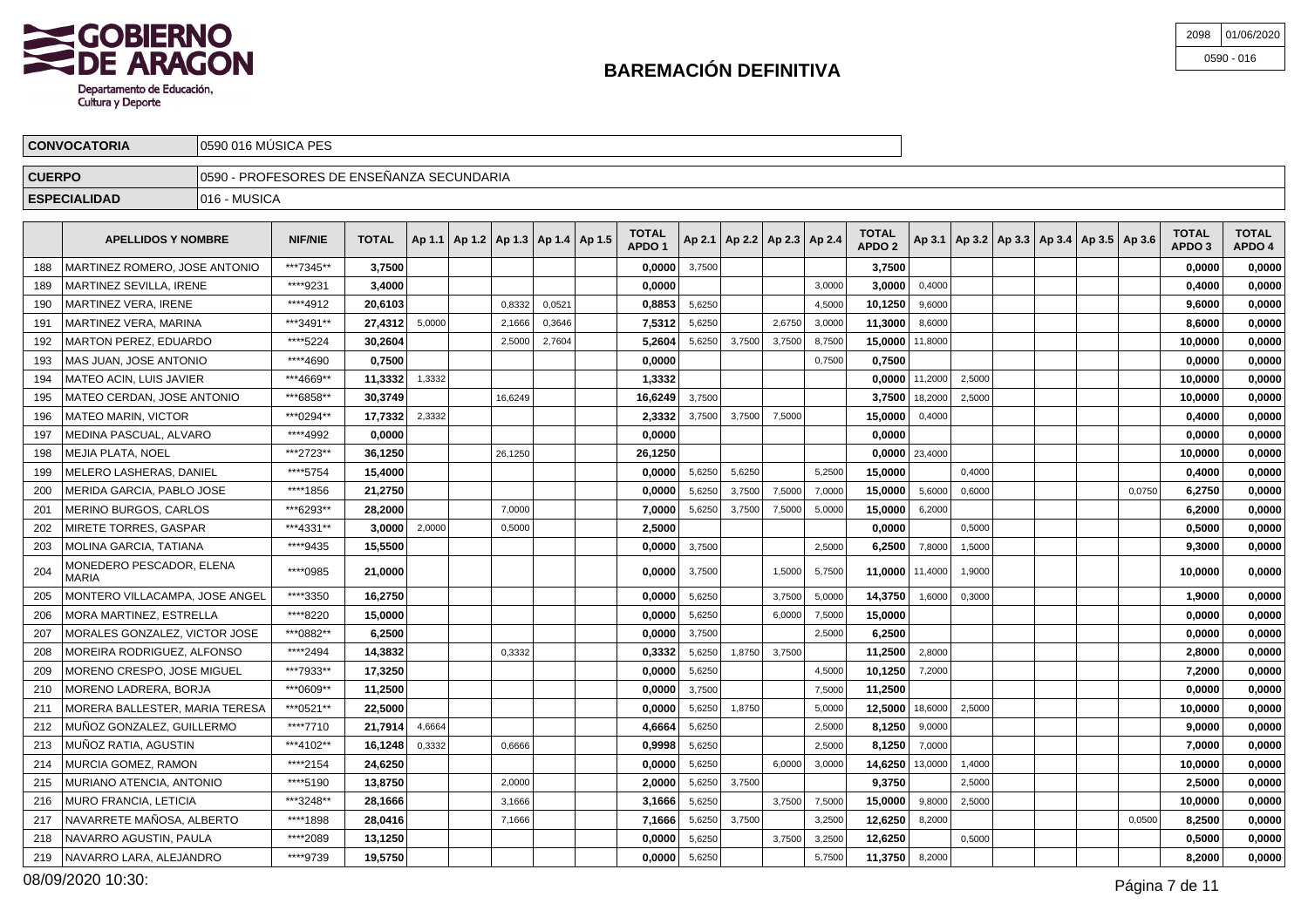

| 2098 01/06/2020 |
|-----------------|
| $0590 - 016$    |

|               | <b>CONVOCATORIA</b>             | 10590 016 MUSICA PES                       |                |              |         |  |         |  |                                                |                             |                                       |  |        |        |                                   |                          |  |  |                                                     |                        |                        |
|---------------|---------------------------------|--------------------------------------------|----------------|--------------|---------|--|---------|--|------------------------------------------------|-----------------------------|---------------------------------------|--|--------|--------|-----------------------------------|--------------------------|--|--|-----------------------------------------------------|------------------------|------------------------|
| <b>CUERPO</b> |                                 | 10590 - PROFESORES DE ENSEÑANZA SECUNDARIA |                |              |         |  |         |  |                                                |                             |                                       |  |        |        |                                   |                          |  |  |                                                     |                        |                        |
|               | <b>ESPECIALIDAD</b>             | 1016 - MUSICA                              |                |              |         |  |         |  |                                                |                             |                                       |  |        |        |                                   |                          |  |  |                                                     |                        |                        |
|               | <b>APELLIDOS Y NOMBRE</b>       |                                            | <b>NIF/NIE</b> | <b>TOTAL</b> |         |  |         |  | $ $ Ap 1.1   Ap 1.2   Ap 1.3   Ap 1.4   Ap 1.5 | <b>TOTAL</b><br><b>APDO</b> | $ $ Ap 2.1   Ap 2.2   Ap 2.3   Ap 2.4 |  |        |        | <b>TOTAL</b><br>APDO <sub>2</sub> |                          |  |  | Ap 3.1   Ap 3.2   Ap 3.3   Ap 3.4   Ap 3.5   Ap 3.6 | <b>TOTAL</b><br>APDO 3 | <b>TOTAL</b><br>APDO 4 |
| 220           | NAVARRO TAENGUA, MARIA JOSE     |                                            | ****6258       | 38.1417      |         |  | 19,2917 |  |                                                | 19.2917                     | 3,7500                                |  | 5,1000 |        |                                   | $8,8500$   13,6000       |  |  |                                                     | 10.0000                | 0,0000                 |
|               | 221 INITEVALOS NUEVALOS GERARDO |                                            | ****7560       | ∣ כרפח דכ    | u uuu r |  | 7 3332  |  |                                                | 11 วววว 1                   | 3.7500                                |  |        | 2.0000 |                                   | $57500$ $110000$ $23000$ |  |  |                                                     | 10.0000                | n nnnn L               |

| 221 | NUEVALOS NUEVALOS, GERARDO    | *****7569 | 27,0832         | 4,0000 |        | 7,3332         |        | 11,3332 | 3,7500 |         |        | 2,0000 |                 | $5,7500$   11,0000 | 2,3000 |  |        | 10,0000 | 0,0000 |
|-----|-------------------------------|-----------|-----------------|--------|--------|----------------|--------|---------|--------|---------|--------|--------|-----------------|--------------------|--------|--|--------|---------|--------|
| 222 | NUEZ CEBOLLADA, ANTONIO       | ***2622** | 44.8750         |        |        | 24,1250        |        | 24.1250 | 3,7500 | 2,5000  | 3,7500 | 0,7500 | 10.7500         | 26,0000            | 2,5000 |  |        | 10,0000 | 0.0000 |
| 223 | NUÑO FUSTERO. RICARDO         | ***3588** | 28.8281         |        |        |                | 3,8281 | 3,828   | 3,7500 | 3,7500  | 7,5000 | 2,5000 | 15,0000 15,6000 |                    | 1,7000 |  |        | 10.0000 | 0,0000 |
| 224 | ORIA DE RUEDA NAJERA, ALFREDO | ***4827** | 30,4996         | 3,6664 |        | 1,8332         |        | 5,4996  | 5,6250 | 3,7500  | 3,7500 | 5,0000 | 15,0000 25,0000 |                    | 2,3000 |  |        | 10,0000 | 0,0000 |
| 225 | ORTAS GABARRE, PALOMA         | ***5603** | 15,5500         |        |        | 0,5000         |        | 0.5000  | 3,7500 |         | 3,7500 | 3,2500 | 10.7500         | 1,8000             | 2,5000 |  |        | 4,3000  | 0.0000 |
| 226 | ORTEGA MOLINA, GABRIEL        | ***5912** | 26,4164         | 5,3332 |        | 0,3332         |        | 5.6664  | 5,6250 | 3,7500  |        | 2,5000 | 11,8750         | 8,6000             |        |  | 0.2750 | 8,8750  | 0,0000 |
| 227 | ORTIZ HERNANDEZ, MARIA LUZ    | ****3596  | 21,4000         |        |        | 1,0000         |        | 1,0000  | 5,6250 | 3,7500  |        | 6,2500 | 15,0000         | 5,0000             | 0.4000 |  |        | 5,4000  | 0,0000 |
| 228 | ORTIZ RAMOS, JESUS            | ***2191** | 37.1850         |        |        | 19,2500        | 1,4583 | 20.7083 |        |         | 3,7500 | 2,5000 | 6.2500          | 12,0000            | 2,5000 |  |        | 10.0000 | 0.2267 |
| 229 | ORTIZ SOBRINO, OSCAR          | ****8963  | 44,1977 19,3332 |        |        | 2.8332         | 1,4063 | 23,5727 | 5,6250 |         |        | 5,0000 | 10,6250         | 17,2000            |        |  |        | 10.0000 | 0.0000 |
| 230 | ORTUNO SANCHEZ, JESUS         | ***6915** | 38,2688         | 1,0000 |        | 17,9167        | 0,0521 | 18,9688 | 3,7500 |         | 3,7500 | 2,5000 | 10,0000         | 7,8000             | 1,5000 |  |        | 9,3000  | 0,0000 |
| 231 | PAEZ ROMAN, NATALIA           | ****1571  | 20,6250         |        |        |                |        | 0,0000  | 5,6250 |         |        | 5,0000 | 10,6250         | 8,0000             | 2,5000 |  |        | 10,0000 | 0,0000 |
| 232 | PALACIO RAMIREZ. NOELIA       | ****4974  | 20.1250         |        |        |                |        | 0.0000  | 5,6250 |         |        | 4,5000 | 10,1250         | 15,2000            |        |  |        | 10.0000 | 0,0000 |
| 233 | PALACIOS VERA, JUAN JESUS     | ****7838  | 9,5000          | 1,0000 |        | 1.5000         |        | 2,5000  |        |         |        | 4,5000 | 4,5000          |                    | 2,5000 |  |        | 2,5000  | 0,0000 |
| 234 | PALLAS MATAMALES, ARNALDO     | ****7290  | 20,5832         |        |        | 1,8332         |        | 1,8332  | 3,7500 |         |        | 5,0000 |                 | 8,7500 11,8000     |        |  |        | 10,0000 | 0,0000 |
| 235 | PALLAS MATAMALES. CLARA       | ****5358  | 24.0914         | 3,6664 |        |                |        | 3,6664  | 5.6250 |         |        | 5.5000 | 11,1250         | 7,4000             | 1.9000 |  |        | 9,3000  | 0,0000 |
| 236 | PALOMARES OLIVARES. JORGE     | ****5027  | 10,3500         |        |        |                |        | 0,0000  | 3,7500 |         |        |        | 3,7500          | 6,6000             |        |  |        | 6,6000  | 0,0000 |
| 237 | PENA MANOTAS, MERCEDES        | ****8056  | 17.9083         |        | 2,7083 |                |        | 2,7083  |        | 3,7500  |        | 3,2500 | 7,0000          | 7,8000             | 0,4000 |  |        | 8,2000  | 0,0000 |
| 238 | PEÑALVER MARTINEZ, SERGIO     | ***5923** | 8.4500          | 1,0000 |        |                |        | 1.0000  | 3,7500 |         |        | 2,5000 | 6,2500          | 0,8000             | 0,4000 |  |        | 1,2000  | 0.0000 |
| 239 | PEÑARROCHA PONS, JOSE GASPAR  | ***3588** | 34,2917         |        |        | 18,0417        |        | 18,0417 | 3,7500 |         |        | 2,5000 | 6,2500          | 8,6000             | 1,5000 |  |        | 10,0000 | 0,0000 |
| 240 | PEREZ BAMBO, TERESA           | ***4107** | 7,7500          |        |        |                |        | 0,0000  | 3,7500 |         |        | 2,5000 | 6,2500          | 0,4000             | 1,1000 |  |        | 1,5000  | 0,0000 |
| 241 | PEREZ CUARENTAL, DIANA        | ****6392  | 15.4500         |        |        |                |        | 0.0000  | 3.7500 |         |        | 2,5000 | 6,2500          | 9,2000             |        |  |        | 9.2000  | 0.0000 |
| 242 | PEREZ VELASCO. ELENA          | ****2049  | 5.3000          |        |        |                |        | 0.0000  |        |         |        | 2,5000 | 2,5000          | 2,8000             |        |  |        | 2,8000  | 0.0000 |
| 243 | PONCE MORA, LOURDES           | ****0022  | 42,8750         |        |        | 1,2500 17,2500 |        | 18,5000 | 5,6250 | 3,7500  |        | 5,0000 | 14,3750         | 10,2000            | 1,2000 |  |        | 10,0000 | 0,0000 |
| 244 | PORTA VALERO. AITOR           | ****0098  | 14.3750         |        |        |                |        | 0.0000  | 5,6250 | 3,7500  |        | 5,0000 | 14,3750         |                    |        |  |        | 0,0000  | 0.0000 |
| 245 | PORTAS RICOY. HUGO            | ***7460** | 37,1665         |        |        | 0,4166 11,7499 |        | 12,1665 | 5,6250 | 11,2500 |        | 6.2500 | 15,0000         | 16,0000            | 2,5000 |  |        | 10,0000 | 0,0000 |
| 246 | POZO MIRANDA, MANUELA         | ****6002  | 14,3750         |        |        | 2,5000         |        | 2,5000  | 5,6250 | 3,7500  |        | 2,5000 | 11,8750         |                    |        |  |        | 0,0000  | 0,0000 |
| 247 | PRIETO BERMEJO. IGNACIO       | ****0143  | 20.6250         |        |        |                |        | 0.0000  | 5,6250 |         |        | 5,0000 | 10.6250         | 18,0000            | 0,4000 |  |        | 10.0000 | 0.0000 |
| 248 | PUERTO RABAL, DAVID           | ***6788** | 42,3438         |        |        | 18.1250        | 0,4688 | 18,5938 | 3,7500 | 3,7500  | 3,7500 | 2,5000 | 13,7500         | 12,6000            | 1,9000 |  |        | 10,0000 | 0,0000 |
| 249 | PUEYO ANCHUELA, BEATRIZ       | ***9317** | 18,7500         |        |        |                |        | 0,0000  |        |         | 3,7500 | 5,0000 |                 | 8,7500 16,6000     | 0,3000 |  |        | 10,0000 | 0,0000 |
| 250 | PUEYO TENA. MARIA BEATRIZ     | ***2035** | 51.2917         |        |        | 28,7917        |        | 28,7917 | 3,7500 | 2,5000  | 3,7500 | 2,5000 | 12,5000         | 21,4000            |        |  |        | 10,0000 | 0,0000 |
| 251 | PUYUELO BURILLO, DARIO        | ***6738** | 22.6250         |        |        |                |        | 0.0000  | 5,6250 |         |        | 7.0000 | 12,6250         | 8,6000             | 1,7000 |  |        | 10.0000 | 0,0000 |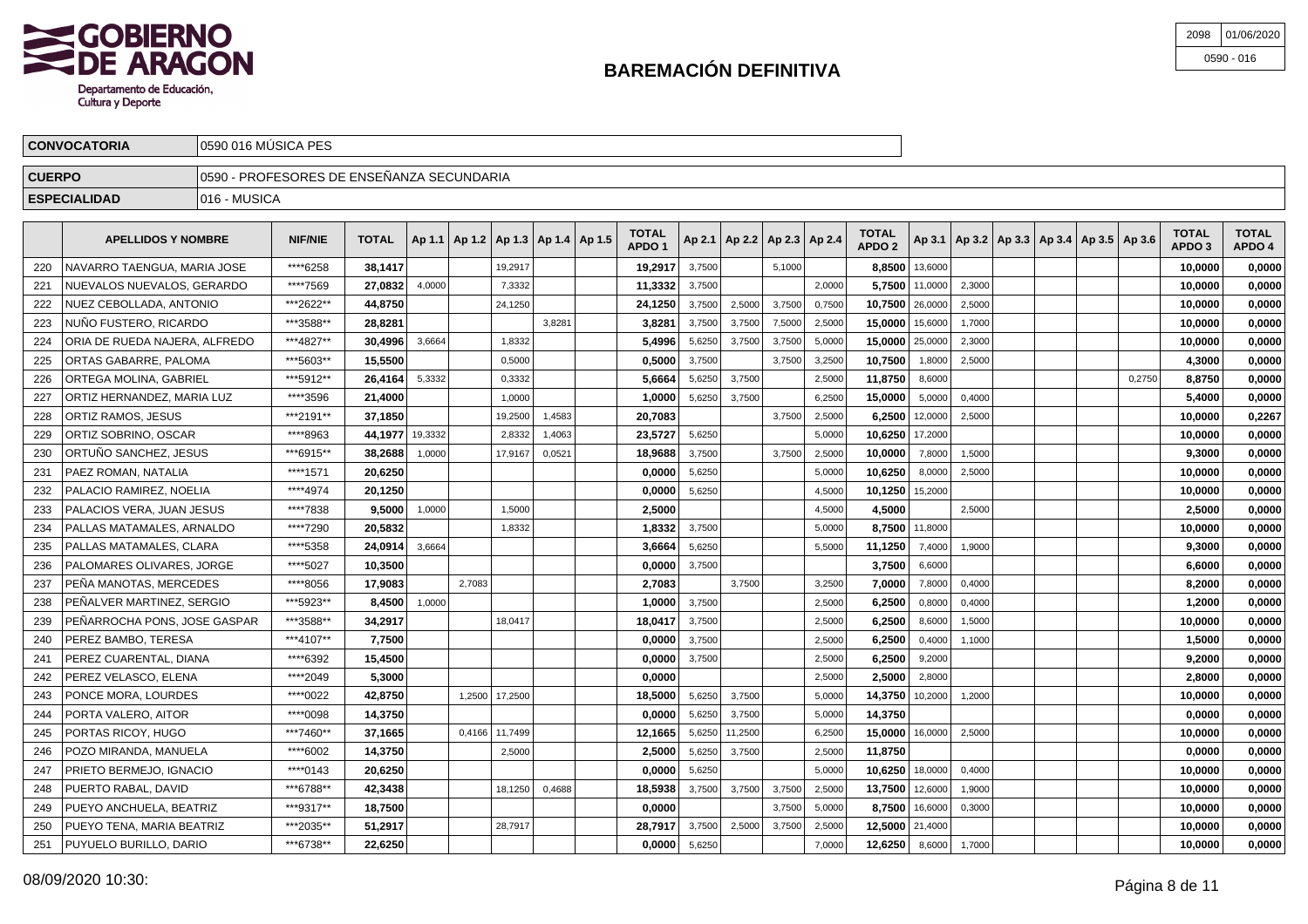

| 2098 01/06/2020 |
|-----------------|
| $0590 - 016$    |

| <b>CONVOCATORIA</b> | 10590 016 MUSICA PES                       |
|---------------------|--------------------------------------------|
| <b>CUERPO</b>       | ∏0590 - PROFESORES DE ENSEÑANZA SECUNDARIA |
| <b>ESPECIALIDAD</b> | 1016 - MUSICA                              |
|                     |                                            |

|     | <b>APELLIDOS Y NOMBRE</b>                 | <b>NIF/NIE</b> | <b>TOTAL</b>    |        | Ap 1.1   Ap 1.2   Ap 1.3   Ap 1.4   Ap 1.5 |         |        | TOTAL<br>APDO <sub>1</sub> |        |        |        | Ap 2.1   Ap 2.2   Ap 2.3   Ap 2.4 | TOTAL<br>APDO <sub>2</sub> |                    | Ap 3.1   Ap 3.2   Ap 3.3   Ap 3.4   Ap 3.5   Ap 3.6 |  |        | TOTAL<br>APDO <sub>3</sub> | <b>TOTAL</b><br>APDO 4 |
|-----|-------------------------------------------|----------------|-----------------|--------|--------------------------------------------|---------|--------|----------------------------|--------|--------|--------|-----------------------------------|----------------------------|--------------------|-----------------------------------------------------|--|--------|----------------------------|------------------------|
| 252 | <b>PUZO FONCILLAS. M. TERESA</b>          | ***1729**      | 20.3916         |        |                                            | 5.6666  |        | 5,6666                     | 3.7500 |        | 3.7500 | 2,5000                            | 10.0000                    | 3.4000             | 1,2000                                              |  | 0.1250 | 4.7250                     | 0,0000                 |
| 253 | RABAGO JIMENEZ, JOSE ANTONIO              | ***0680**      | 20.7500         | 2,0000 |                                            |         |        | 2,0000                     | 3,7500 |        |        | 5,0000                            | 8.7500                     | 18,0000            | 2,0000                                              |  |        | 10,0000                    | 0,0000                 |
| 254 | RAMIREZ GOMEZ, CARLOS                     | ****8338       | 11,0500         |        |                                            |         |        | 0,0000                     | 3,7500 |        |        | 2,5000                            | 6,2500                     | 4,8000             |                                                     |  |        | 4,8000                     | 0,0000                 |
| 255 | RAMOS PALOMINO, MIGUEL<br><b>SANTIAGO</b> | ****3012       | 13,1250         |        |                                            |         |        | 0.0000                     | 5,6250 |        |        | 7,5000                            | 13,1250                    |                    |                                                     |  |        | 0.0000                     | 0,0000                 |
| 256 | RANGEL ESCRIBANO, JOSE ANTONIO            | ****7815       | 27,3750         |        |                                            | 11.1250 |        | 11,1250                    | 3,7500 |        |        | 2.5000                            | 6,2500                     | 17,8000            |                                                     |  |        | 10,0000                    | 0,0000                 |
| 257 | RIBERA SANCHEZ, JOSE VICENTE              | ****9012       | 5,3000          |        |                                            |         |        | 0,0000                     |        |        |        | 4,5000                            | 4,5000                     |                    | 0,8000                                              |  |        | 0,8000                     | 0,0000                 |
| 258 | RIVAS CALVO. MARIA ISABEL                 | ****3106       | 20.3791         |        | 0,1041                                     |         |        | 0.1041                     | 5,6250 |        | 3,9000 | 0,7500                            | 10.2750                    | 14,2000            | 0,1000                                              |  |        | 10.0000                    | 0,0000                 |
| 259 | RIVERA FERNANDEZ, ALEJANDRA               | ****6777       | 29,3332         |        |                                            | 4,3332  |        | 4,3332                     | 5,6250 | 3,7500 | 3.7500 | 2,5000                            | 15,0000                    | 7.8000             | 2,5000                                              |  |        | 10,0000                    | 0,0000                 |
| 260 | RIZO CASTELLO, DOLORES                    | ****6608       | 30,2499 23,2499 |        |                                            | 2,0000  |        | 25,2499                    |        |        |        |                                   | 0,0000                     | 5,0000             |                                                     |  |        | 5.0000                     | 0,0000                 |
| 261 | ROCAMORA RIVES, FRANCISCO<br>MIGUEL       | ****3274       | 6,7916          |        |                                            |         | 0,4166 | 0,4166                     | 5,6250 |        |        | 0,7500                            | 6,3750                     |                    |                                                     |  |        | 0,0000                     | 0,0000                 |
| 262 | ROCHE SIMON. ALBERTO                      | ***1044**      | 17,6145         |        |                                            | 1.6666  | 2,4479 | 4,1145                     |        | 7.5000 |        | 2.5000                            | 10.0000                    | 1.0000             | 2.5000                                              |  |        | 3.5000                     | 0,0000                 |
| 263 | RODRIGUEZ ALVAREZ, ALEXANDRE              | ****7267       | 14,9000         |        |                                            |         |        | 0.0000                     | 3,7500 |        | 3,7500 | 2,5000                            | 10.0000                    | 3,8000             | 1,1000                                              |  |        | 4,9000                     | 0,0000                 |
| 264 | RODRIGUEZ BERENGUER, JAVIER               | ****7368       | 0,0000          |        |                                            |         |        | 0,0000                     |        |        |        |                                   | 0,0000                     |                    |                                                     |  |        | 0,0000                     | 0,0000                 |
| 265 | RODRIGUEZ BUZNEGO, FRANCISCO              | ****9732       | 10,5000         |        |                                            |         |        | 0.0000                     | 3,7500 | 3,7500 |        | 3.0000                            | 10,5000                    |                    |                                                     |  |        | 0.0000                     | 0,0000                 |
| 266 | RODRIGUEZ DIEZ, SAMUEL                    | ****0679       | 18.0498         | 1,3332 | 1.6666                                     |         |        | 2,9998                     | 3,7500 |        |        | 2.5000                            | 6.2500                     | 8.4000             | 0,4000                                              |  |        | 8.8000                     | 0,0000                 |
| 267 | RODRIGUEZ GOMEZ, ANTONIO DAVID            | ****8617       | 15,2582         | 2,3332 |                                            |         |        | 2,3332                     | 5,6250 |        |        | 5,0000                            | 10,6250                    | 0,8000             | 1,5000                                              |  |        | 2,3000                     | 0,0000                 |
| 268 | RODRIGUEZ IZQUIERDO, JORGE                | ****5068       | 11,3500         |        |                                            |         |        | 0,0000                     | 3,7500 |        |        | 7,0000                            | 10,7500                    | 0,6000             |                                                     |  |        | 0,6000                     | 0,0000                 |
| 269 | RODRIGUEZ MOLINA, SERGIO                  | ****4090       | 27,3332         | 2,3332 |                                            |         |        | 2,3332                     | 5,6250 |        | 6.0000 | 6,0000                            | 15,0000                    | 11,0000            | 2,0000                                              |  |        | 10,0000                    | 0,0000                 |
| 270 | RODRIGUEZ MORAN, ANA ESTEFANIA            | ***9459**      | 11,1250         |        |                                            |         |        | 0,0000                     | 5,6250 |        |        | 5,5000                            | 11,1250                    |                    |                                                     |  |        | 0,0000                     | 0,0000                 |
| 271 | RODRIGUEZ NUÑEZ, NEREA                    | ***2114**      | 24,5416         |        |                                            | 0,6666  |        | 0,6666                     | 5,6250 | 3,7500 |        | 4,5000                            | 13,8750                    | 13,0000            | 0,4000                                              |  |        | 10,0000                    | 0,0000                 |
| 272 | RODRIGUEZ VILELA, TAMARA                  | ***7024**      | 12,4250         |        |                                            |         |        | 0,0000                     | 5,6250 |        |        | 4,5000                            | 10,1250                    | 0,4000             | 1,9000                                              |  |        | 2,3000                     | 0,0000                 |
| 273 | ROMANO MARTIN. ELENA                      | ****6020       | 17.6250         |        |                                            |         |        | 0,0000                     | 5.6250 |        |        | 2.0000                            | 7.6250                     | 11,0000            |                                                     |  |        | 10.0000                    | 0,0000                 |
| 274 | ROMERO AVILA, JOAQUIN                     | ****8069       | 21,8332         | 1,3332 |                                            |         |        | 1,3332                     | 3,7500 | 3,7500 |        | 7,0000                            | 14,5000                    | 6,0000             |                                                     |  |        | 6,0000                     | 0,0000                 |
| 275 | ROMERO GIMENO, FRANCISCO FELIX            | ***9500**      | 6,3666          |        |                                            |         | 0,4166 | 0,4166                     |        | 3,7500 |        |                                   | 3,7500                     | 2,2000             |                                                     |  |        | 2,2000                     | 0,0000                 |
| 276 | ROYO SESMA, MARIA INES                    | ***9384**      | 17,3500         |        |                                            |         |        | 0.0000                     | 3,7500 | 3,7500 | 3,7500 | 2,5000                            | 13,7500                    | 1,6000             | 2,0000                                              |  |        | 3.6000                     | 0,0000                 |
| 277 | RUBIDO GONZALEZ. IVAN                     | ****9561       | 10,3332         |        |                                            | 5.3332  |        | 5,3332                     |        |        |        | 2.5000                            | 2.5000                     |                    | 2.5000                                              |  |        | 2,5000                     | 0,0000                 |
| 278 | RUBIO MAÑAS. FRANCISCO JAVI               | ***9801**      | 27,2082         |        |                                            | 5,3332  |        | 5,3332                     | 5,6250 |        | 3.7500 | 2,5000                            | 11,8750 12,2000            |                    |                                                     |  |        | 10,0000                    | 0,0000                 |
| 279 | RUBIO ROMERO, LAURA                       | ***7798**      | 40,6250         |        |                                            | 15,6250 |        | 15,6250                    | 3,7500 | 6,2500 |        | 5,5000                            | 15,0000   23,0000          |                    | 2,5000                                              |  |        | 10,0000                    | 0,0000                 |
| 280 | RUIZ ROJO, LAURA                          | ***0632**      | 19,7914         | 1,6664 |                                            |         |        | 1.6664                     | 5,6250 |        |        | 2,5000                            | 8,1250 13,6000             |                    |                                                     |  |        | 10.0000                    | 0,0000                 |
| 281 | SABORIDO FERNANDEZ, PABLO                 | ****4189       | 20,3000         |        |                                            |         |        | 0,0000                     | 3,7500 | 3,7500 |        | 5.0000                            | 12.5000                    | 7,8000             |                                                     |  |        | 7.8000                     | 0,0000                 |
| 282 | SAENZ MARTINEZ, RUBEN                     | ****9513       | 25,4166         |        |                                            | 7,1666  |        | 7,1666                     | 3,7500 |        |        | 4.5000                            |                            | $8,2500$   13,6000 | 0,1000                                              |  |        | 10.0000                    | 0,0000                 |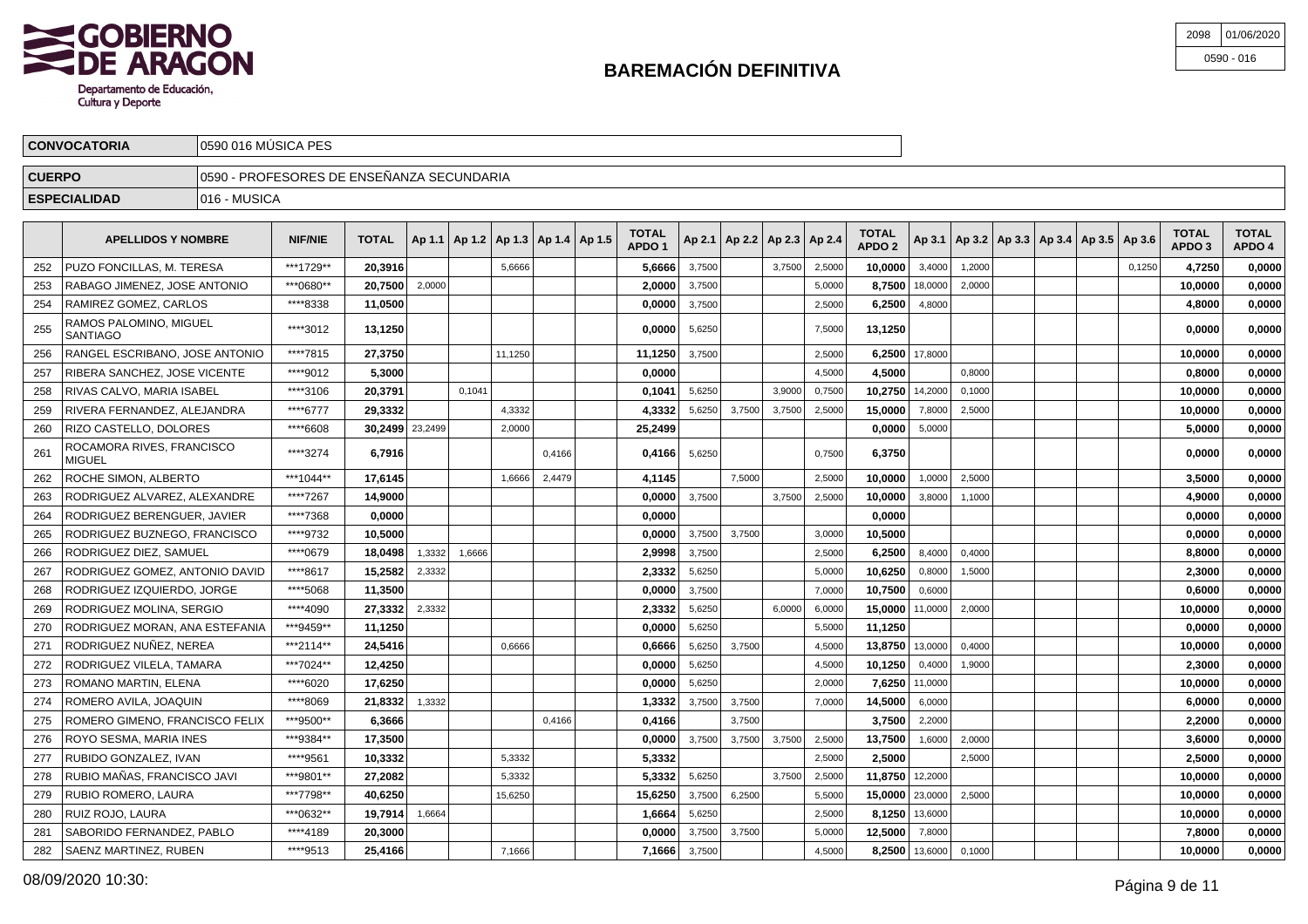

| 2098 | 01/06/2020   |
|------|--------------|
|      | $0590 - 016$ |

|                                      | <b>CONVOCATORIA</b>                                         |  | 10590 016 MUSICA PES |              |  |                                                    |  |  |                 |  |  |                                       |  |                                   |  |  |  |                                                         |                                   |                        |
|--------------------------------------|-------------------------------------------------------------|--|----------------------|--------------|--|----------------------------------------------------|--|--|-----------------|--|--|---------------------------------------|--|-----------------------------------|--|--|--|---------------------------------------------------------|-----------------------------------|------------------------|
|                                      | 10590 - PROFESORES DE ENSEÑANZA SECUNDARIA<br><b>CUERPO</b> |  |                      |              |  |                                                    |  |  |                 |  |  |                                       |  |                                   |  |  |  |                                                         |                                   |                        |
| 1016 - MUSICA<br><b>ESPECIALIDAD</b> |                                                             |  |                      |              |  |                                                    |  |  |                 |  |  |                                       |  |                                   |  |  |  |                                                         |                                   |                        |
|                                      | <b>APELLIDOS Y NOMBRE</b>                                   |  | <b>NIF/NIE</b>       | <b>TOTAL</b> |  | $\vert$ Ap 1.1   Ap 1.2   Ap 1.3   Ap 1.4   Ap 1.5 |  |  | TOTAL<br>APDO 1 |  |  | $ $ Ap 2.1   Ap 2.2   Ap 2.3   Ap 2.4 |  | <b>TOTAL</b><br>APDO <sub>2</sub> |  |  |  | $ $ Ap 3.1   Ap 3.2   Ap 3.3   Ap 3.4   Ap 3.5   Ap 3.6 | <b>TOTAL</b><br>APDO <sub>3</sub> | <b>TOTAL</b><br>APDO 4 |

|     | APELLIDUS I NUMBRE                   | NIL/NIE   | IUIAL             |        |         | AD 1.1   AD 1.2   AD 1.3   AD 1.4   AD 1.5 |        | APDO <sub>1</sub> |        | $APZ.1$   Ap 2.2   Ap 2.3   Ap 2.4 |        |        | APDO <sub>2</sub> |                    |        |  | Ap 3.1   Ap 3.2   Ap 3.3   Ap 3.4   Ap 3.5   Ap 3.6 |        | APDO 3  | APDO 4 |
|-----|--------------------------------------|-----------|-------------------|--------|---------|--------------------------------------------|--------|-------------------|--------|------------------------------------|--------|--------|-------------------|--------------------|--------|--|-----------------------------------------------------|--------|---------|--------|
| 283 | <b>SAEZ BUSTOS, MARIA SALUD</b>      | ****1069  | 25,2750           | 4,0000 |         |                                            |        | 4,0000            | 5,6250 | 3,7500                             |        | 3.0000 | 12,3750           | 8,4000             | 0,4000 |  |                                                     | 0.1000 | 8,9000  | 0,0000 |
| 284 | SAHUN FERNANDEZ. EDUARDO             | ***6608** | 61,2406   15,0000 |        |         | 16,8750                                    |        | 31,8750           | 3,7500 | 2,5000                             | 3,7500 | 2,0000 | 12,0000 22,6000   |                    | 2,5000 |  |                                                     |        | 10,0000 | 7,3656 |
| 285 | <b>SAIZ REQUENA, PATRICIA</b>        | ***8540** | 21,2500           |        |         |                                            |        | 0,0000            | 3,7500 |                                    | 7,5000 |        | 11,2500   17,2000 |                    | 1,4000 |  |                                                     |        | 10,0000 | 0,0000 |
| 286 | SALA MILVAQUES, MARIA TERESA         | ****1645  | 25,5520           |        |         | 1,3332                                     | 0,4688 | 1,8020            | 5,6250 | 5,6250                             |        | 2,5000 | 13,7500 12,4000   |                    |        |  |                                                     |        | 10.0000 | 0,0000 |
| 287 | SALADO ALAMA, MARIA DEL REMEDIO      | ****4139  | 15.4164 11,6664   |        |         |                                            |        | 11,6664           |        |                                    | 3,7500 |        | 3,7500            |                    |        |  |                                                     |        | 0.0000  | 0,0000 |
| 288 | SALAS MOCHALES, ANA                  | ***3239** | 17.5832           |        |         | 3.8332                                     |        | 3,8332            | 3,7500 |                                    |        |        |                   | $3.7500$   33,2000 | 2,5000 |  |                                                     |        | 10.0000 | 0,0000 |
| 289 | SALGUERO INDIAS. MARIA DEL<br>CARMEN | ****8844  | 15,0000           |        |         |                                            |        | 0.0000            | 5,6250 | 3,7500                             | 7,5000 | 7,0000 | 15,0000           |                    |        |  |                                                     |        | 0.0000  | 0,0000 |
| 290 | SAN MIGUEL HERRERA, ALBERTO          | ****0737  | 8,5104            |        |         | 2.0000                                     | 0,2604 | 2,2604            |        |                                    |        | 3,2500 | 3,2500            | 3,0000             |        |  |                                                     |        | 3,0000  | 0,0000 |
| 291 | SANCHEZ BARREIRO, ROBERTO            | ****2873  | 8,7500            |        |         |                                            |        | 0,0000            | 3,7500 |                                    |        | 5,0000 | 8,7500            |                    |        |  |                                                     |        | 0,0000  | 0,0000 |
| 292 | <b>SANCHEZ VALIENTE, SAMUEL</b>      | ****4810  | 34,5831           | 5,3332 | 6,8749  |                                            |        | 12,2081           | 5,6250 | 3,7500                             |        | 3,0000 | 12,3750 10,6000   |                    |        |  |                                                     |        | 10,0000 | 0,0000 |
| 293 | SANTOS RODRIGUEZ, LARA               | ****8659  | 12,0250           |        |         |                                            |        | 0,0000            | 5,6250 |                                    |        | 5,0000 | 10,6250           | 1,4000             |        |  |                                                     |        | 1,4000  | 0,0000 |
| 294 | SANZ BIOSCA, ANGELA                  | ***9353** | 9,7916            |        |         |                                            | 0,4166 | 0,4166            | 5,6250 | 3,7500                             |        |        | 9,3750            |                    |        |  |                                                     |        | 0.0000  | 0,0000 |
| 295 | SAPIÑA NARBONA, MARCOS               | ****8289  | 6,7500            |        |         |                                            |        | 0,0000            | 3,7500 |                                    |        |        |                   | $3,7500$ 3,0000    |        |  |                                                     |        | 3,0000  | 0,0000 |
| 296 | <b>SEIJO VILAR. YAIZA</b>            | ****9342  | 12,3750           |        |         |                                            |        | 0.0000            | 5,6250 | 3,7500                             |        | 2,0000 | 11,3750           |                    | 1,0000 |  |                                                     |        | 1,0000  | 0,0000 |
| 297 | SERRANO GARCIA, JUAN JAVIER          | ***5889** | 24,3332           |        |         | 1,8332                                     |        | 1,8332            | 3,7500 | 3,7500                             |        | 5,0000 | 12,5000   29,4000 |                    |        |  |                                                     |        | 10,0000 | 0,0000 |
| 298 | SERRANO TEJEDERAS, ANTONIO<br>JOSE   | ****6568  | 14,4500           |        |         |                                            |        | 0,0000            | 3,7500 |                                    |        | 2,5000 | 6,2500            | 8,2000             |        |  |                                                     |        | 8,2000  | 0,0000 |
| 299 | SORIANO PALOMARES, JOSE MIGUEL       | ****7175  | 0,8000            |        |         |                                            |        | 0,0000            |        |                                    |        |        | 0,0000            | 0,2000             | 0,6000 |  |                                                     |        | 0,8000  | 0,0000 |
| 300 | SORO GUINART, SONIA                  | ****7364  | 2,5000            |        |         |                                            |        | 0,0000            |        |                                    |        | 2,5000 | 2,5000            |                    |        |  |                                                     |        | 0,0000  | 0,0000 |
| 301 | TEJADO MECO, EVA                     | ****9834  | 13,0750           |        |         |                                            |        | 0,0000            | 5,6250 | 3,7500                             |        | 2,0000 | 11,3750           | 1,0000             | 0,7000 |  |                                                     |        | 1,7000  | 0,0000 |
| 302 | TISCAR GAMBARTE, LAIDA               | ****8841  | 9,4914            | 2,6664 |         |                                            |        | 2,6664            | 5,6250 |                                    |        |        | 5,6250            | 1,2000             |        |  |                                                     |        | 1,2000  | 0,0000 |
| 303 | TOMAS ROMERO, CARMEN                 | ***8105** | 30,6664           | 5,6664 |         | 2,5000                                     |        | 8,1664            | 3,7500 |                                    |        | 8,7500 |                   | 12,5000   17,0000  | 1,8000 |  |                                                     | 0,3000 | 10,0000 | 0,0000 |
| 304 | TORNE ESPUÑA, ANA DE LOS<br>ANGELES  | ***6241** | 10,1250           |        |         |                                            |        | 0,0000            | 5,6250 |                                    |        | 4,5000 | 10,1250           |                    |        |  |                                                     |        | 0,0000  | 0,0000 |
| 305 | TORO ORDOÑEZ, ANTONIO DAVID          | ***2532** | 32,1466           | 1,6664 | 11,3802 |                                            |        | 13,0466           | 3,7500 |                                    | 5,3500 |        |                   | $9,1000$   19,6000 | 2,4000 |  |                                                     |        | 10,0000 | 0,0000 |
| 306 | TORRES RAMIREZ, JUAN RAMON           | ****9163  | 43,1666 35,1666   |        |         | 8,0000                                     |        | 43,1666           |        |                                    |        |        | 0,0000            |                    |        |  |                                                     |        | 0,0000  | 0,0000 |
| 307 | TRUJILLO ROSALES, ALBERTO            | ****7388  | 13,8750           |        |         |                                            |        | 0,0000            | 5,6250 |                                    | 3,7500 | 2,0000 | 11,3750           |                    | 2,5000 |  |                                                     |        | 2,5000  | 0,0000 |
| 308 | TUBILLEJA RUIZ, ISRAEL               | ****7365  | 6,1500            |        |         |                                            |        | 0,0000            | 3,7500 |                                    |        |        | 3,7500            |                    | 2,4000 |  |                                                     |        | 2,4000  | 0,0000 |
| 309 | VALLEJO FRAILE, SANTIAGO             | ***8639** | 30,4248           |        | 0,4166  | 5,8332                                     |        | 6,2498            | 3,7500 |                                    | 7,5000 | 0,7500 | 12,0000           | 20,6000            | 2,5000 |  |                                                     |        | 10,0000 | 2,1750 |
| 310 | VALVERDE BAEZ, ISABEL                | ****1267  | 21,4166           |        |         | 1,1666                                     |        | 1,1666            | 3,7500 |                                    |        | 6,5000 | 10,2500           | 13,0000            | 2,5000 |  |                                                     |        | 10,0000 | 0,0000 |
| 311 | VAZQUEZ PENABAD. MARIA               | ****4360  | 16,0500           |        |         |                                            |        | 0,0000            | 3,7500 |                                    | 1,8000 | 2,5000 | 8,0500            | 8,0000             |        |  |                                                     |        | 8,0000  | 0,0000 |
| 312 | <b>VERA ALBA, JESUS LUIS</b>         | ***4800** | 17.0750           |        |         |                                            |        | 0.0000            | 5,6250 |                                    |        | 7,7500 | 13,3750           | 1,2000             | 2.5000 |  |                                                     |        | 3.7000  | 0,0000 |